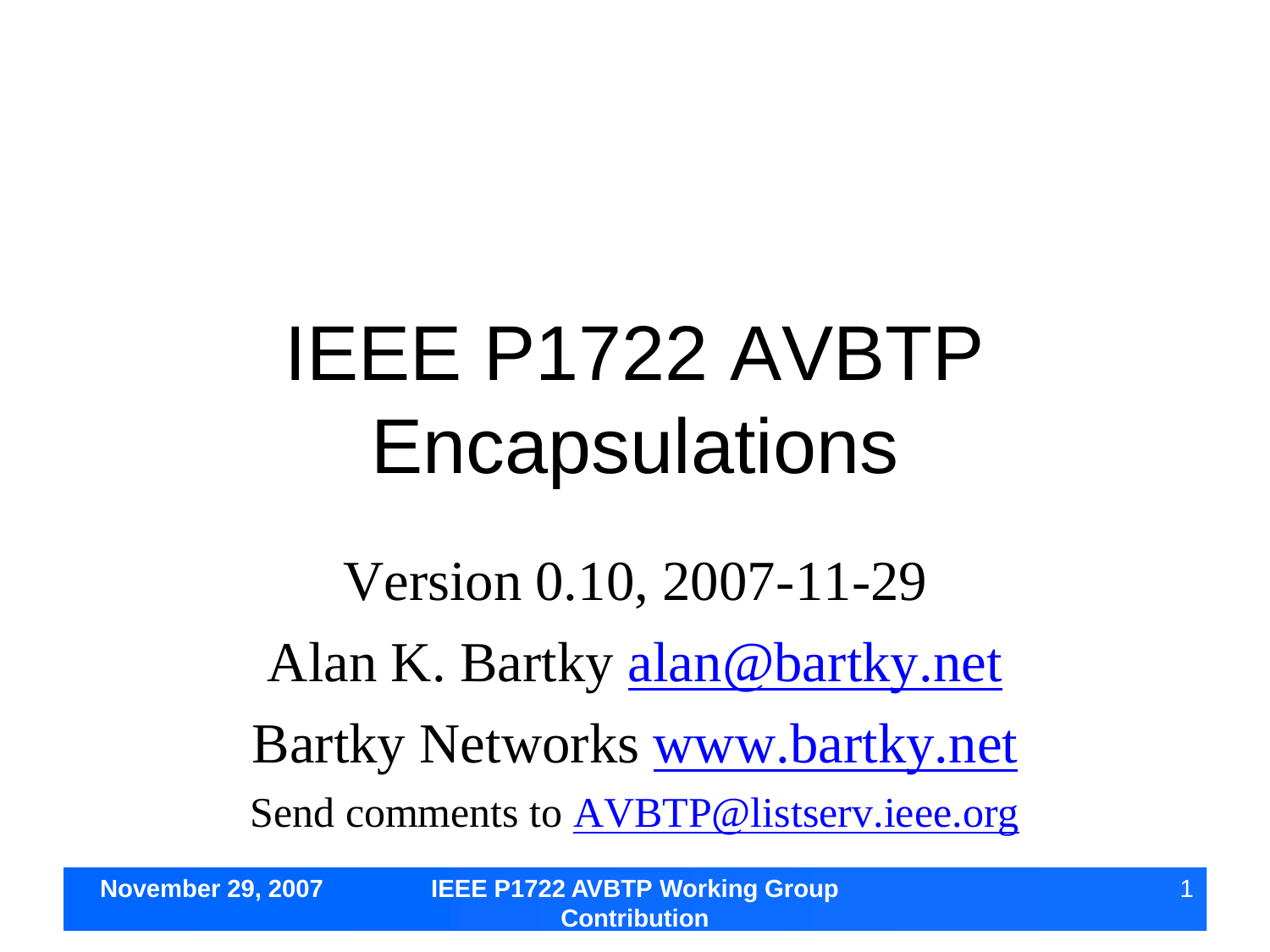# Notice of copyright release

#### • **Notice:**

– This document has been prepared to assist the work of the IEEE P1722 and IEEE 802 Working Groups. It is offered as a basis for discussion and is not binding on the contributing individual(s) or organization(s). The material in this document is subject to change in form and content after further study. The contributor(s) reserve(s) the right to add, amend or withdraw material contained herein.

#### • **Copyright Release to IEEE:**

– The contributor grants a free, irrevocable license to the IEEE to incorporate material contained in this contribution, and any modifications thereof, in the creation of an IEEE Standards publication; to copyright in the IEEE's name any IEEE Standards publication even though it may include portions of this contribution; and at the IEEE's sole discretion to permit others to reproduce in whole or in part the resulting IEEE Standards publication. The contributor also acknowledges and accepts that this contribution may be made public by the IEEE P1722 Working Group or the IEEE 802 Working Group.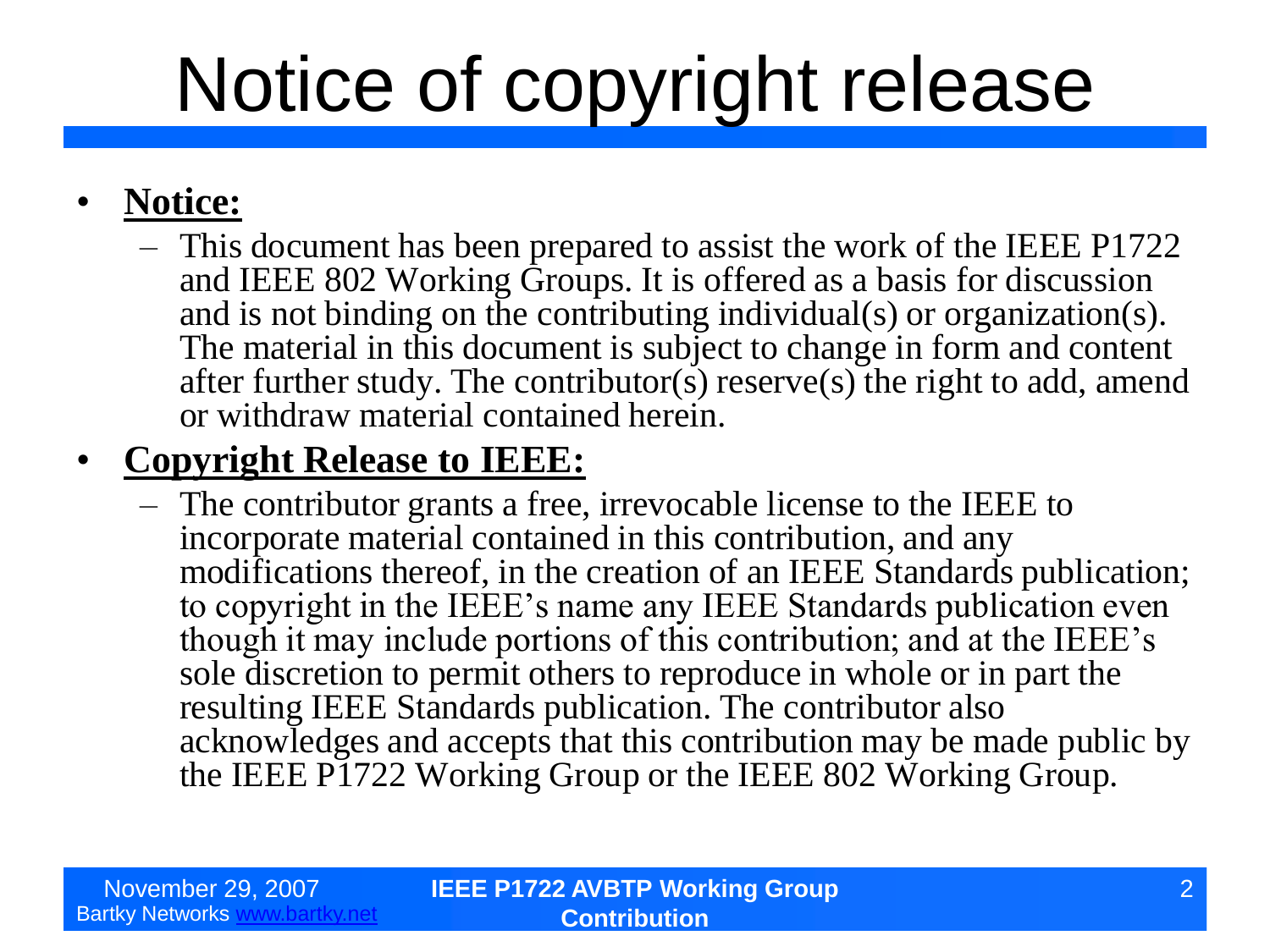## Revision History

| <b>Rev</b> | <b>Date</b> | <b>Comments</b>                                                                                                                                                                                                                                                                                                                                                                                                                                                                                                                                                                                                        |
|------------|-------------|------------------------------------------------------------------------------------------------------------------------------------------------------------------------------------------------------------------------------------------------------------------------------------------------------------------------------------------------------------------------------------------------------------------------------------------------------------------------------------------------------------------------------------------------------------------------------------------------------------------------|
| 0.01       | 2007-06-24  | First version using formats and notes based on what probably will start going into the<br>draft P1722 specifications.                                                                                                                                                                                                                                                                                                                                                                                                                                                                                                  |
| 0.02       | 2007-06-27  | Added draft proposal for fragmentation for discussion on how to handle large CIP<br>packets broken up into smaller packets for the case of 1394/61883 to AVBTP/61883<br>interworking. Cleaned up some diagrams to correct areas "grey" or white depending<br>on scope of fields versus the diagram (what the diagram was trying to convey as fields<br>of interest).                                                                                                                                                                                                                                                   |
| 0.03       | 2007-07-02  | Changed proposed Proprietary/Experimental based on feedback from John Nels Fuller<br>on 2007-07-02 teleconference                                                                                                                                                                                                                                                                                                                                                                                                                                                                                                      |
| 0.04       | 2007-08-08  | Changed frame formats and updated diagrams to:<br>• Accommodate latest fragmentation/reassembly proposal (Alan Bartky)<br>• Accommodate for latest "cross timestamp" control frame proposal (Chuck Harrison)<br>•Prepare for draft 0.03 of the P1722 specification.<br>•Updated proposal for "escape type" protocol to accommodate new proposal for<br>standardized fragmentation/reassembly and packet length at "standard" places.<br>Removed detailed description of fields (see draft 0.02 or upcoming 0.03 P1722<br>specification for those details) except for the new proposal for<br>fragmentation/reassembly. |
| 0.05       | 2007-08-09  | Misc cleanup, fixes and also added Chuck Harrison's Cross Timestamping<br>encapsulations.                                                                                                                                                                                                                                                                                                                                                                                                                                                                                                                              |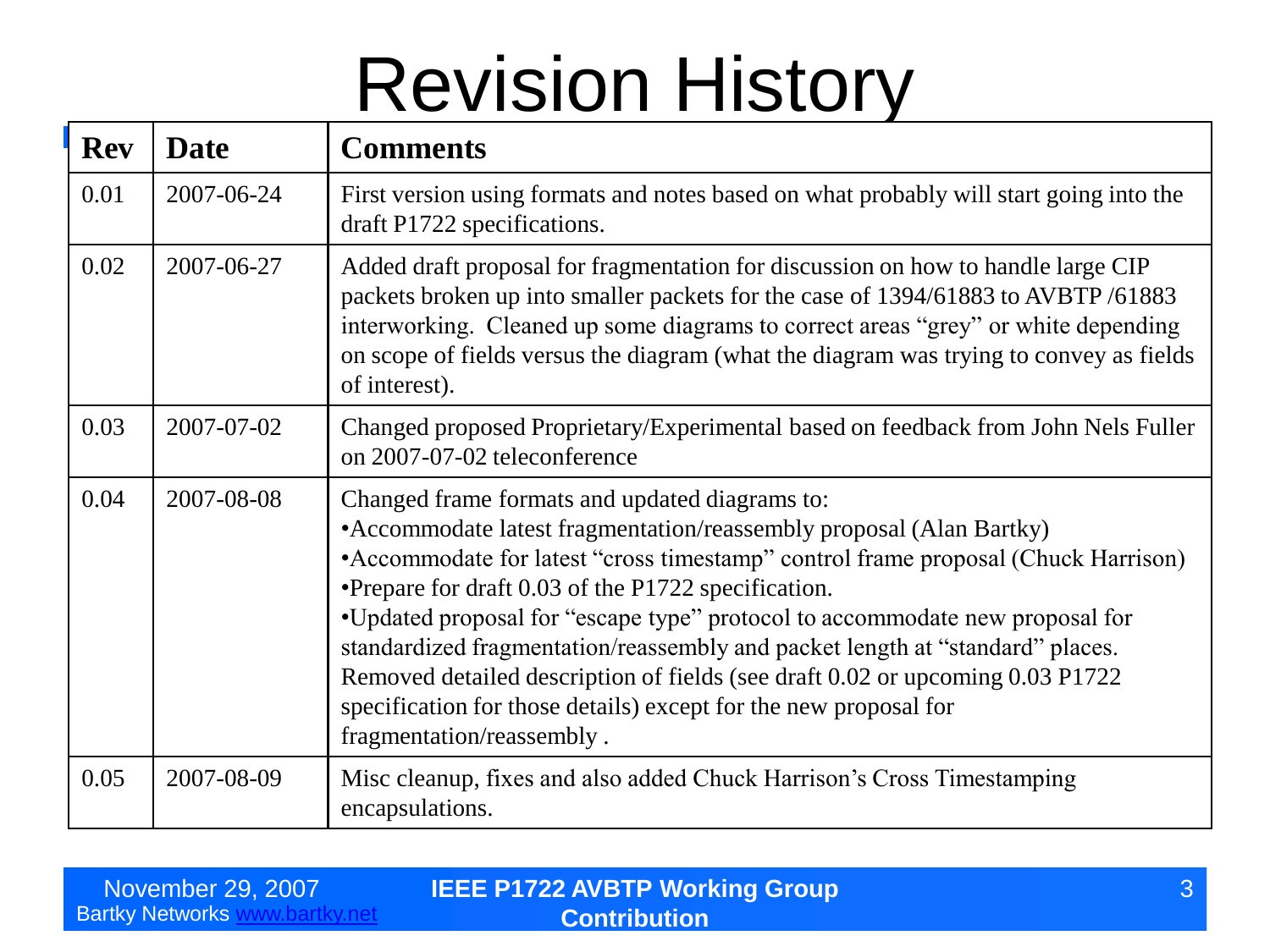# Revision History (continued)

| <b>Rev</b> | <b>Date</b>      | <b>Comments</b>                                                                                                                                                                                                                                                                                                                                                                                                                                                                                                                                                                                                                                                                                                                                                                                          |
|------------|------------------|----------------------------------------------------------------------------------------------------------------------------------------------------------------------------------------------------------------------------------------------------------------------------------------------------------------------------------------------------------------------------------------------------------------------------------------------------------------------------------------------------------------------------------------------------------------------------------------------------------------------------------------------------------------------------------------------------------------------------------------------------------------------------------------------------------|
| 0.06       | 2007-08-09       | Continuing misc. edits (using this presentation for source of master diagrams for<br>P1722 specification                                                                                                                                                                                                                                                                                                                                                                                                                                                                                                                                                                                                                                                                                                 |
| 0.07       | 2007-10-04       | Incorporated encapsulation changes as discussed at last face to face meeting and<br>teleconferences afterwards up to the present date (2007-10-04).<br>• Added 64 bit stream ID field to all AVBTP immediately following the Ethertype-<br>Subtype quadlet.<br>• Added 1 bit Control/Data Field in the 8 bit subtype field and changed the subtype to a<br>7 bit field. Adjusted values accordingly in the sub-type field as well.<br>•Changed all text within the diagrams to a consistent 12 point Arial font.<br>•Removed diagram showing Intermediate fragment as my understanding of consensus<br>is at least for 61883 over AVBTP, we will always put in the 1394-like and CIP header<br>into each and every fragment such that the sample data is always at the same offset for<br>each fragment. |
| 0.08       | $2007 - 11 - 04$ | •Per agreement from Santa Clara face to face meeting, changed all formats to be on<br>the same 32 bit alignment as IP packets.<br>•Re-drew MAC headers/frame format on separate diagram and removed MAC<br>headers from all AVBTP frame diagrams. Used 16 bit based diagrams for 802.3<br>and 32 bit for all AVBTP frames. Showed all indexes based on 0 being 1st<br>quadlet of the AVBTP frame.<br>• Added initial proposal for place for the new 8 bit field for tracking GM changes<br>proposed by Matt Mora and meeting with general approval so far in email.<br>• Added new Editor's proposal for adding a common length field for all control packets                                                                                                                                            |

| November 29, 2007      | <b>IEEE P1722 AVBTP Working Group</b> |
|------------------------|---------------------------------------|
| <b>Bartky Networks</b> | <b>Contribution</b>                   |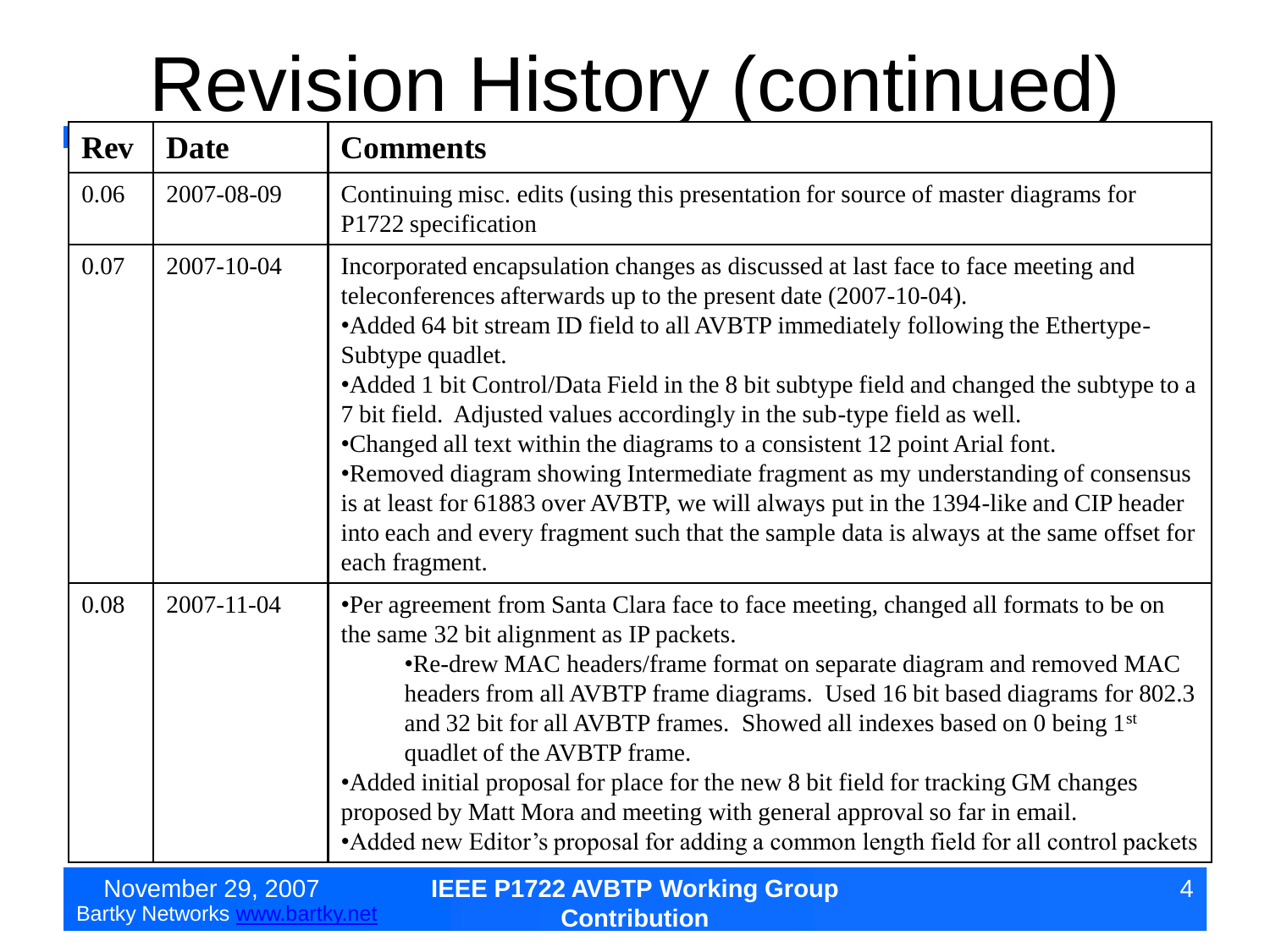# Revision History (continued)

| 2007-11-27 | • Added in John Fuller's AV/C diagrams and adapted to new format to align to same                                                                                                                                                                                                                                                                                                                                                                                                                                                  |
|------------|------------------------------------------------------------------------------------------------------------------------------------------------------------------------------------------------------------------------------------------------------------------------------------------------------------------------------------------------------------------------------------------------------------------------------------------------------------------------------------------------------------------------------------|
|            | quadlet alignment as IP packets.<br>•Reduced control length field from 16 bits to 11 bits (still accommodates max size<br>Ethernet frame and allows 5 additional bits for other use)<br>• Added proposed 5 bit status field to all control packets (used to carry most status<br>information from John's proposal as well)<br>•Misc. cleanup<br>•Changed text on multiple slides from "packet" to "frame" (as convention in latest<br>draft is "packets" are to/from the layer above AVBTP and frames are to/from lower<br>layers. |
| 2007-11-29 | •Changed diagram for 64 bit stream ID field to match method used in 1394TA<br>documents for 64 bit fields.<br>• Added backup/misc. section in the back for misc. editor's cut and paste into P1722<br>draft.<br>•Got rid of all $0x$ (C convention) constants and changed to $\dots$ 16 (IEEE spec<br>convention)<br>•Updated Command Transport frames based on email 2007-11-29 from John Fuller                                                                                                                                  |
|            |                                                                                                                                                                                                                                                                                                                                                                                                                                                                                                                                    |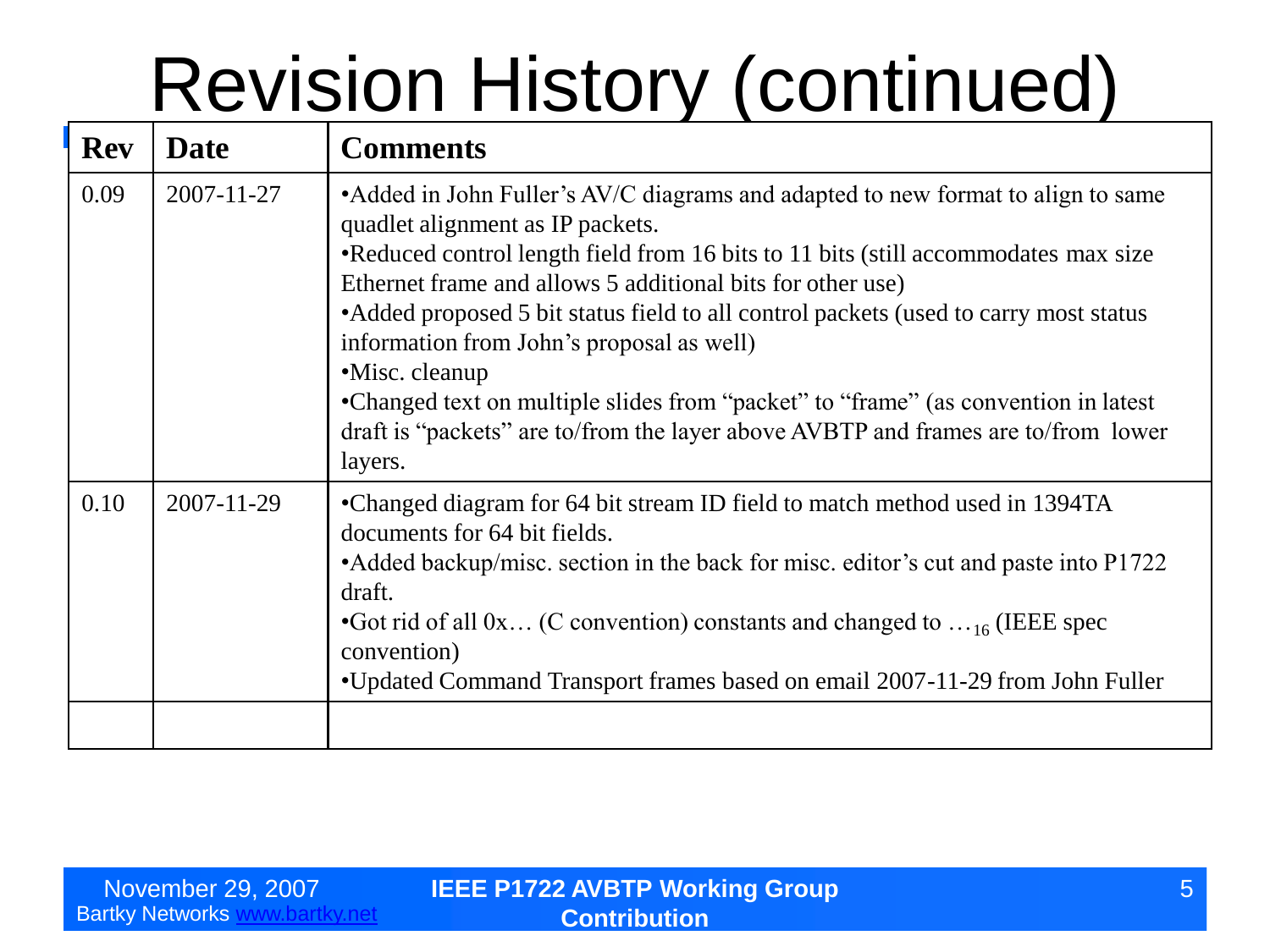### Encapsulation Design Assumptions

- AVBTP shall use 802.1AS for time base
- AVBTP shall be able to react to change in 802.1AS time (user changing time of day, change in Grandmaster, etc. (see 802.1AS assumptions from AVB document)).
- 61883 format over AVBTP will support presentation time using AVBTP timestamp field instead of current  $\overline{61883}$  SYT field
	- 1394/61883 to 1722/61883 gateways will have to take care of all SYT to AVBTP timestamp conversions, synchronization, cross timestamps, etc.
	- Editor's note: Need to work out SYT field for SPH = 1 packets as timestamps are on a per source packet basis (MPEG packet) instead of in the CIP header.
- AVBTP 61883 presentation time shall be relative to the 802.1AS clock
- Adapt 1394 AV/C Function Control Protocol (FCP) for use in 61883 over AVBTP.
- Proprietary encapsulations allowed via reserved subtype  $(7F_{16})$
- Allow for other future expansions via different subtypes.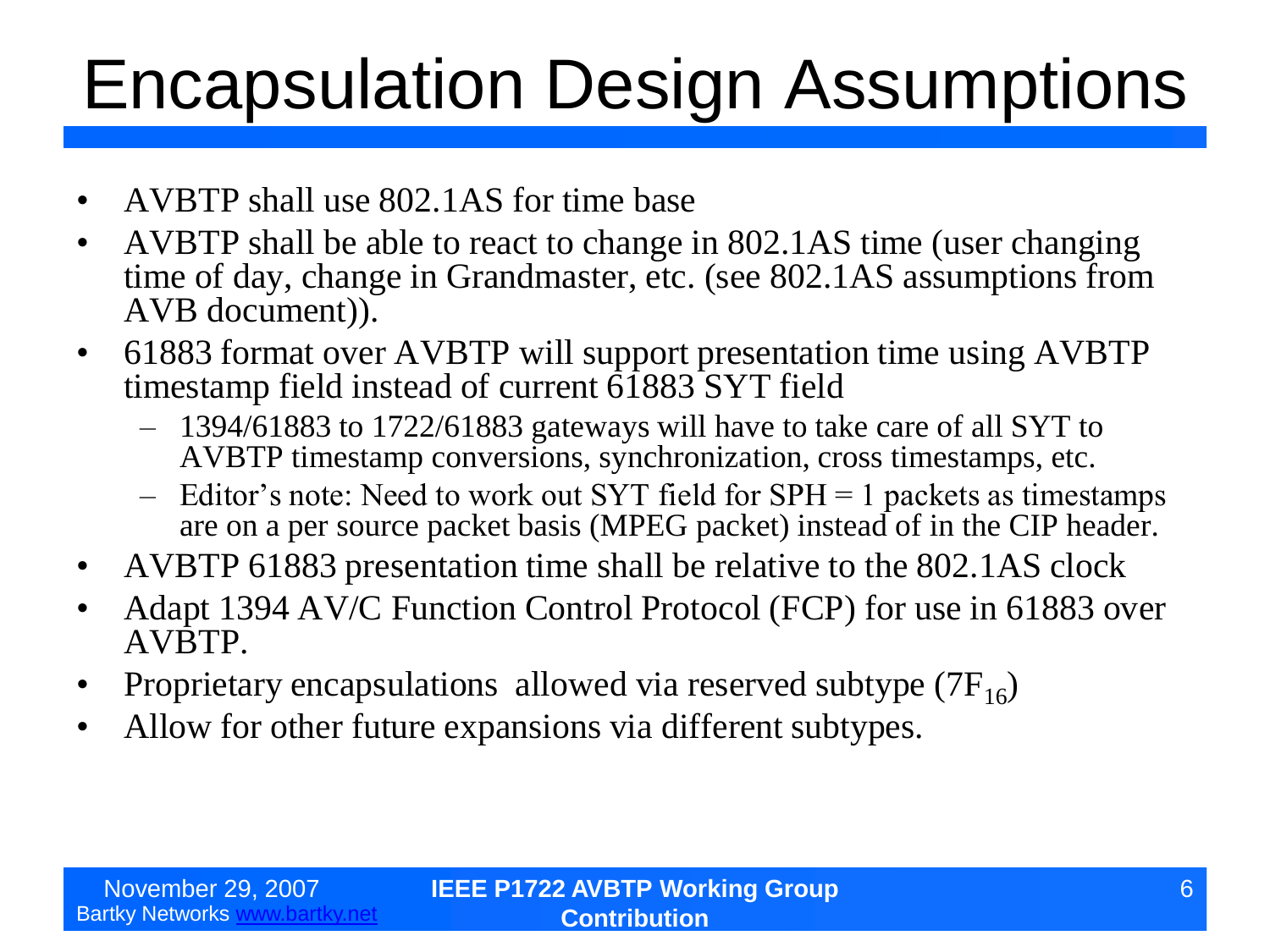### Encapsulation Assumptions

- All AVBTP packets shall contain a 64 bit 802.1Qat Stream ID field. That field shall be used for stream identification.
	- TBD: Relationship with source and destination MAC address.
	- TBD: Need to have a standard value that indicates that stream ID contains no data (perhaps all zeros or all ones?)
		- > > Editor prefers all zeros to avoid confusion with Broadcast MAC address of FF-FF-FF-FF-FF-FF.
- For AVBTP stream data and control frames, MAC Destination Address may be unicast, multicast or broadcast depending on the specification of the usage of each AVBTP control frame.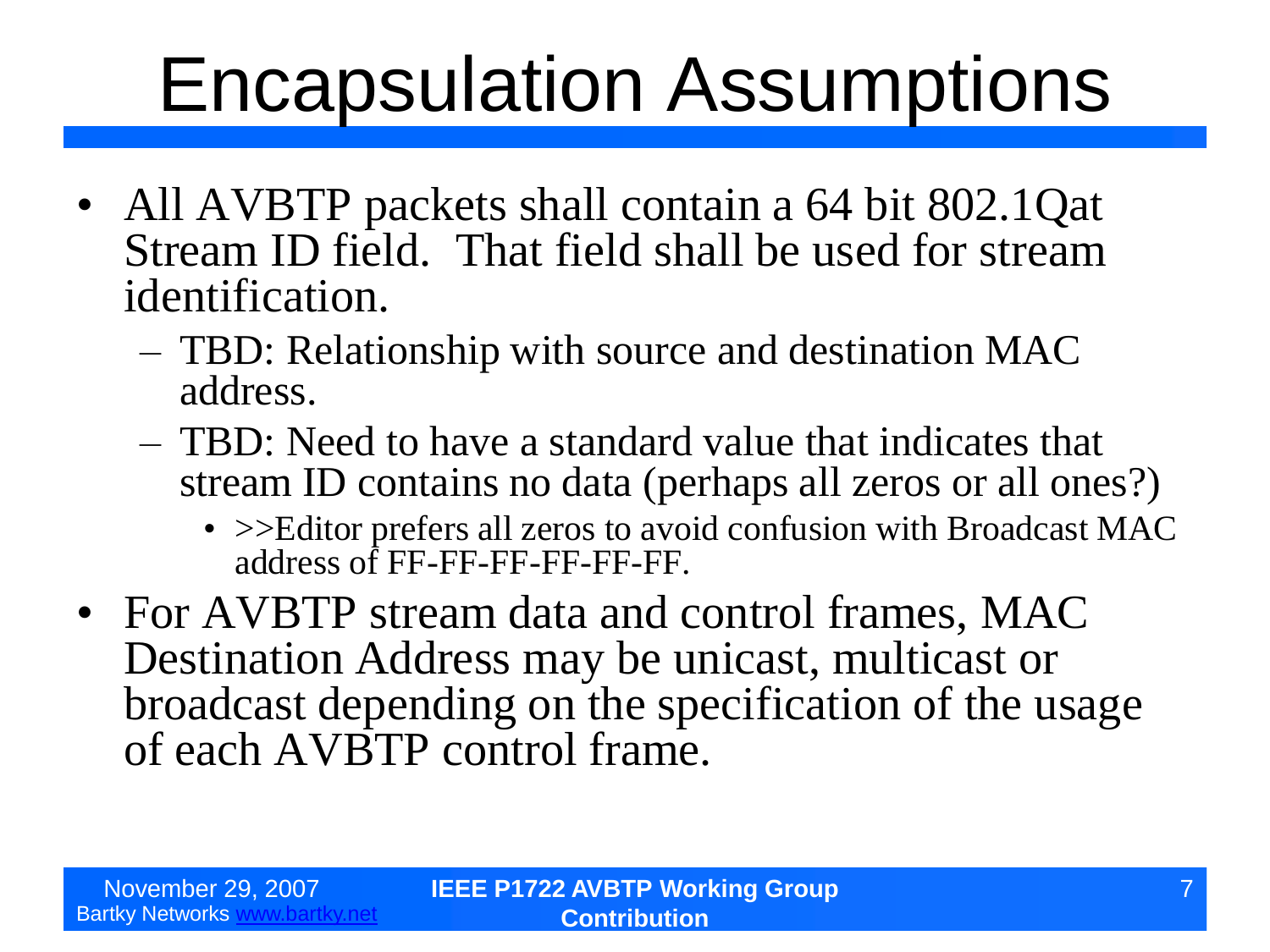### Encapsulation Assumptions

- All talkers shall always send stream data frames with 1st Ethertype field set to  $8100_{16}$ for 802.1 P/Q type.
- For AVBTP, talkers and controllers are not required to send stream control frames with an 802.1 P/Q tag.
- All AVBTP compliant devices must always be able to accept data and control frames with an 802.1 P/Q tag.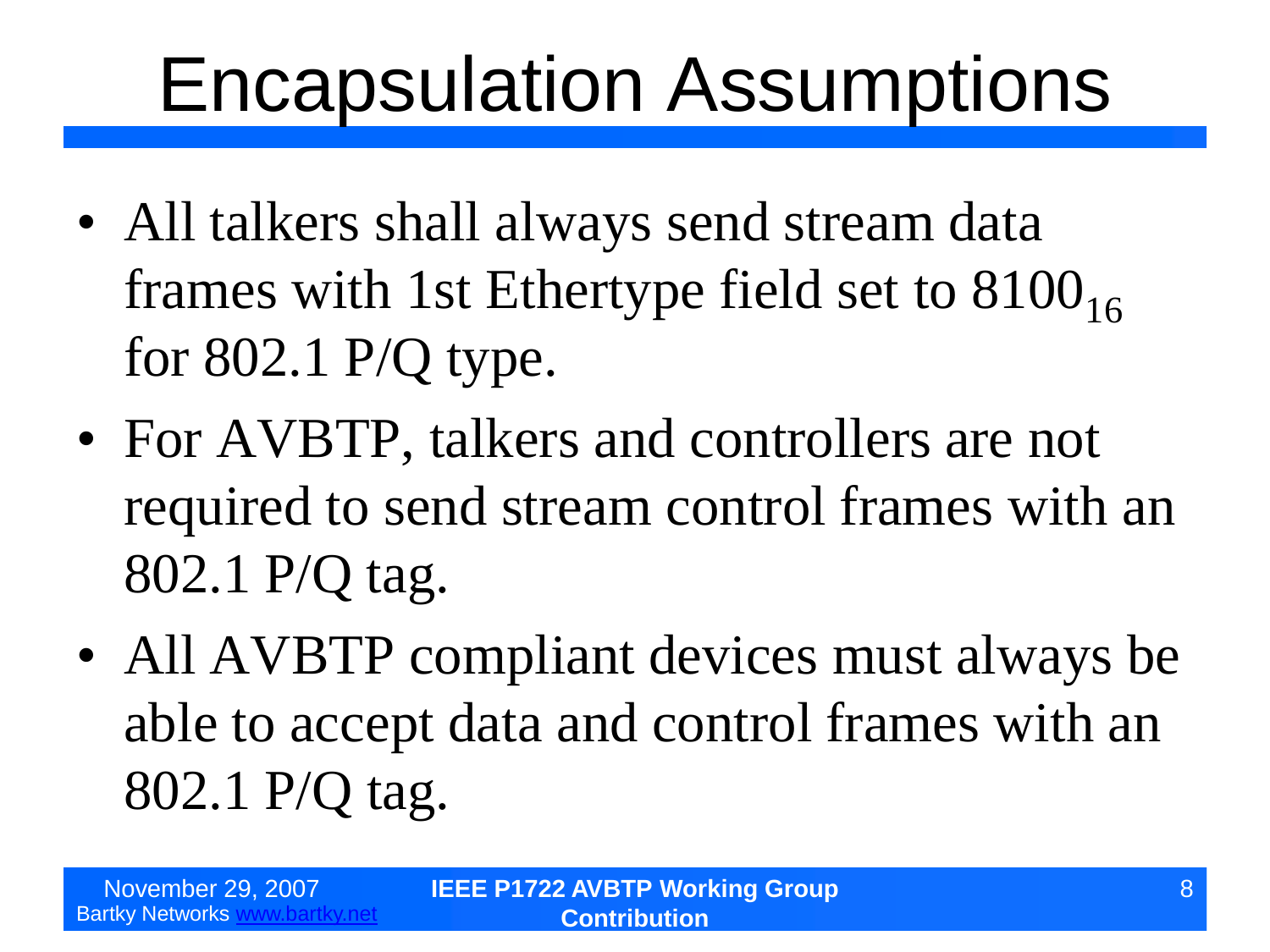### Encapsulation Assumptions

- VLAN Identifier (VID), 12 bits:
	- The VID is a VLAN and not a Stream Identifier
	- AVBTP stations must support VLAN ID of zero to send or receive for stream data traffic.
	- AVBTP stations are recommended to support other VLAN IDs, but it is not required.
	- Receiving AVBTP stations shall ignore the VLAN ID field (i.e. they will assume that if they receive frames, then they are a member of that VLAN).
- Canonical Format Indicator (CFI), 1 bit
	- AVBTP will only support CFI of zero.
- Priority Code Point (PCP), 3 bits:
	- For data streams, AVBTP talkers shall always use the appropriate value (default or as administered to a different value) for IEEE 802.1Qav class A or class B traffic.
		- $\bullet \Rightarrow$  Editor's note: Would actually prefer that we get a confirmation that 802.1Qat will tell us the value to use, and then we can just point to that standard.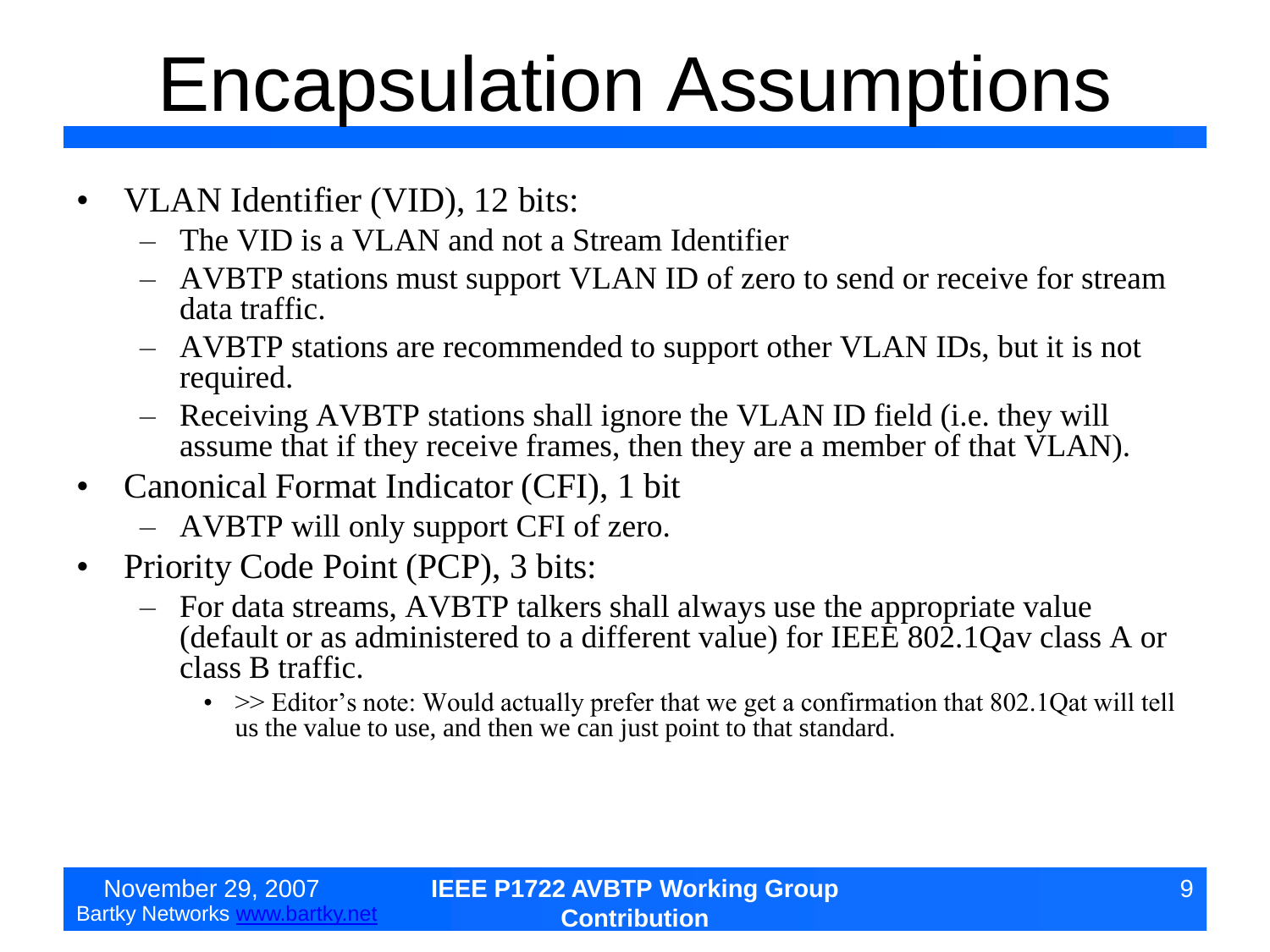### AVBTP 802.3 with 802.1Q Tag field MAC frame



**Note: AVBTP data stream frames must always use this format. AVBTP control frames may use this format on transmit. All AVBTP devices must be able to receive data or control frames in this format.**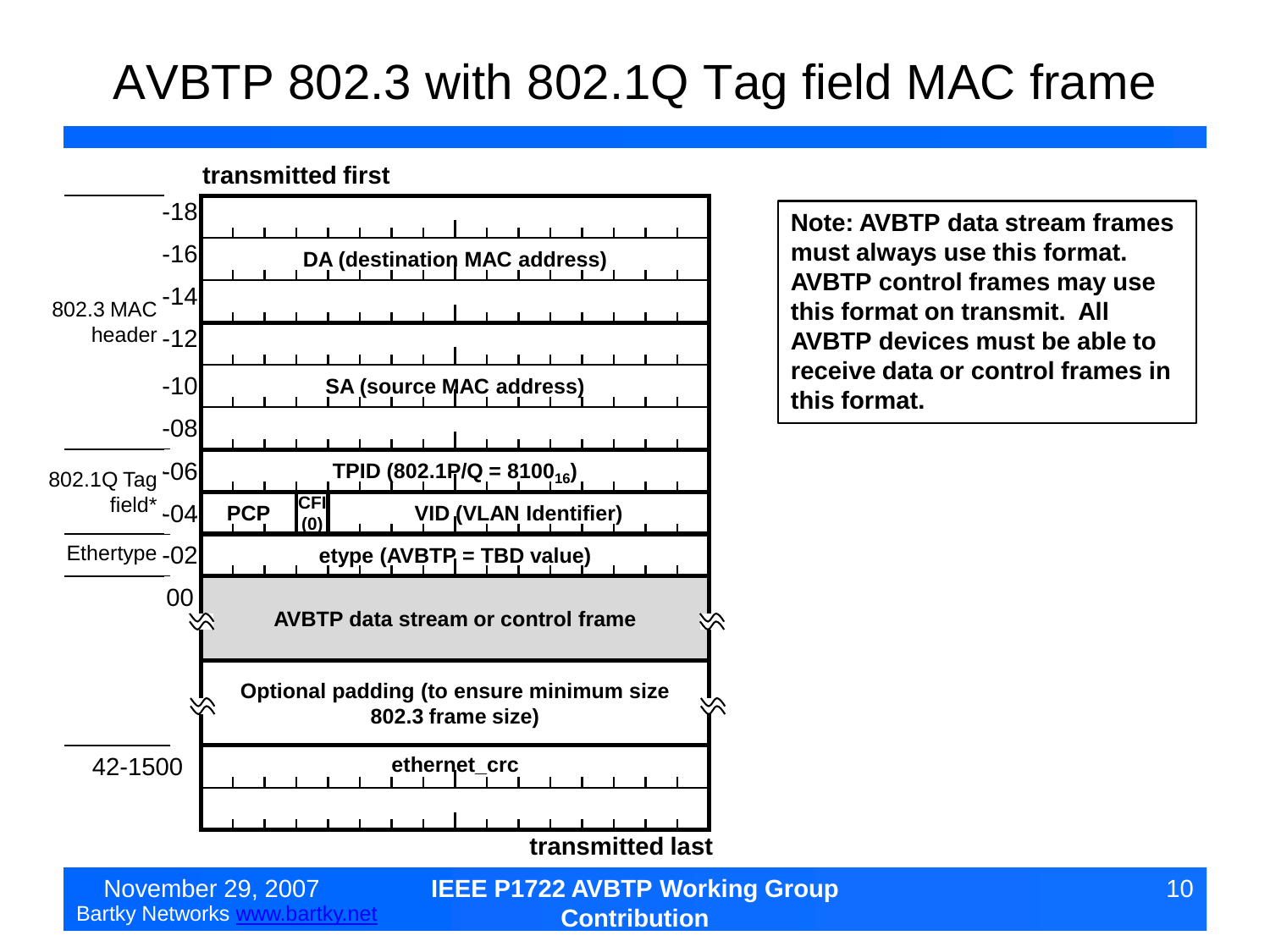#### AVBTP 802.3 without 802.1Q Tag field MAC frame



**Note: Only AVBTP control frames may use this format, data frames must have 802.1Q tag field**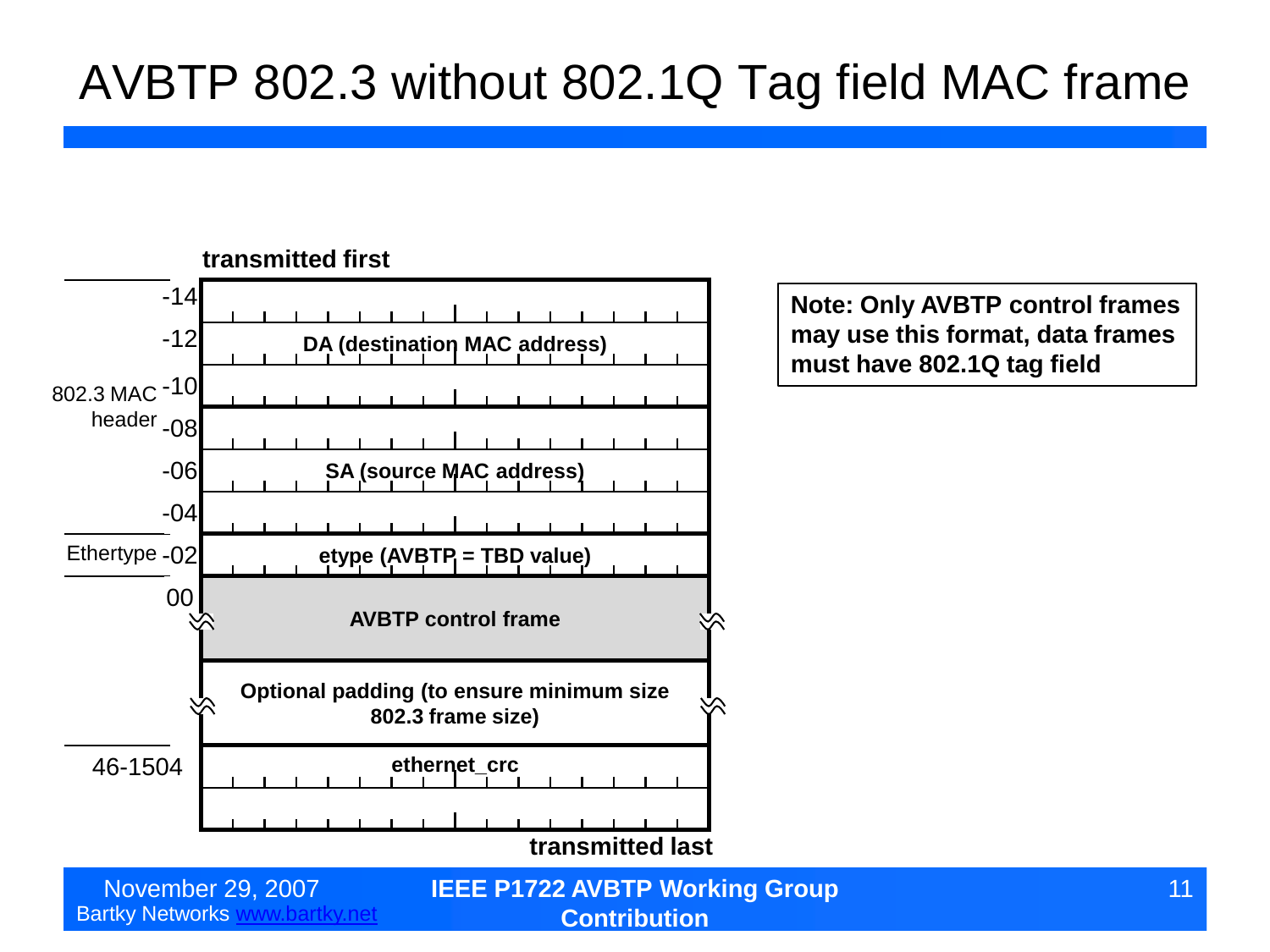#### AVBTP frame common fields

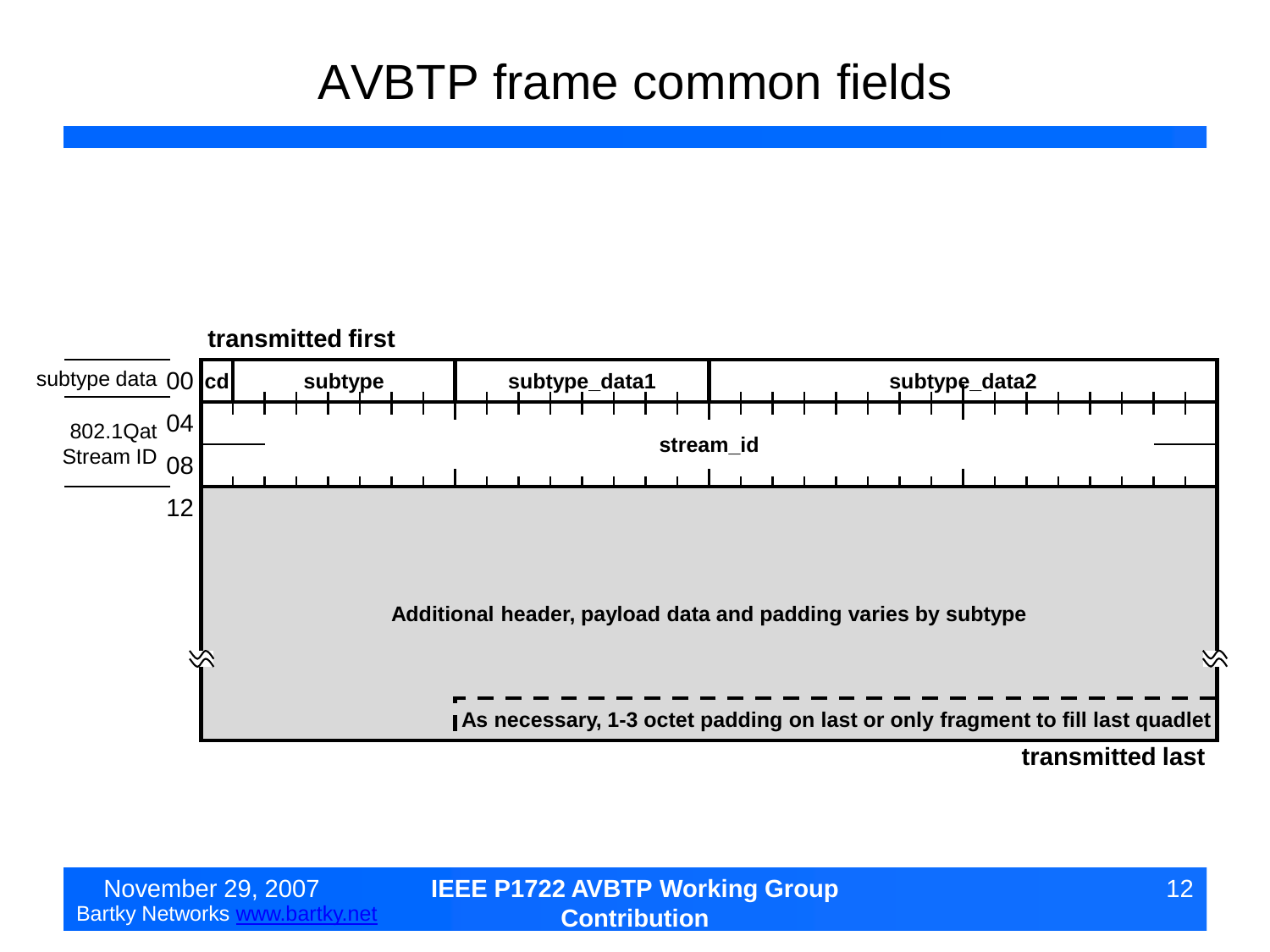#### Control frame common header

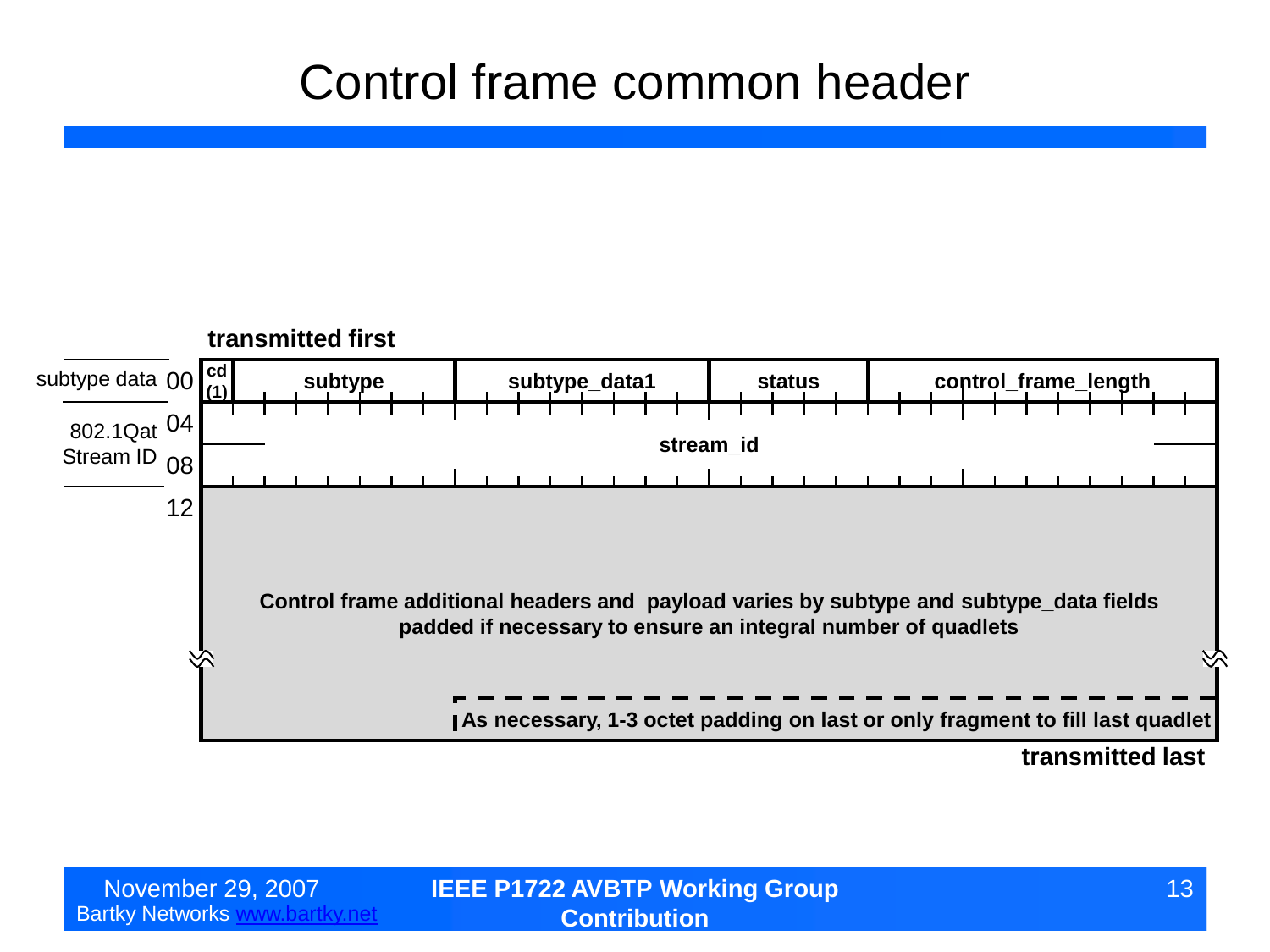#### AVBTP stream type data frame, general

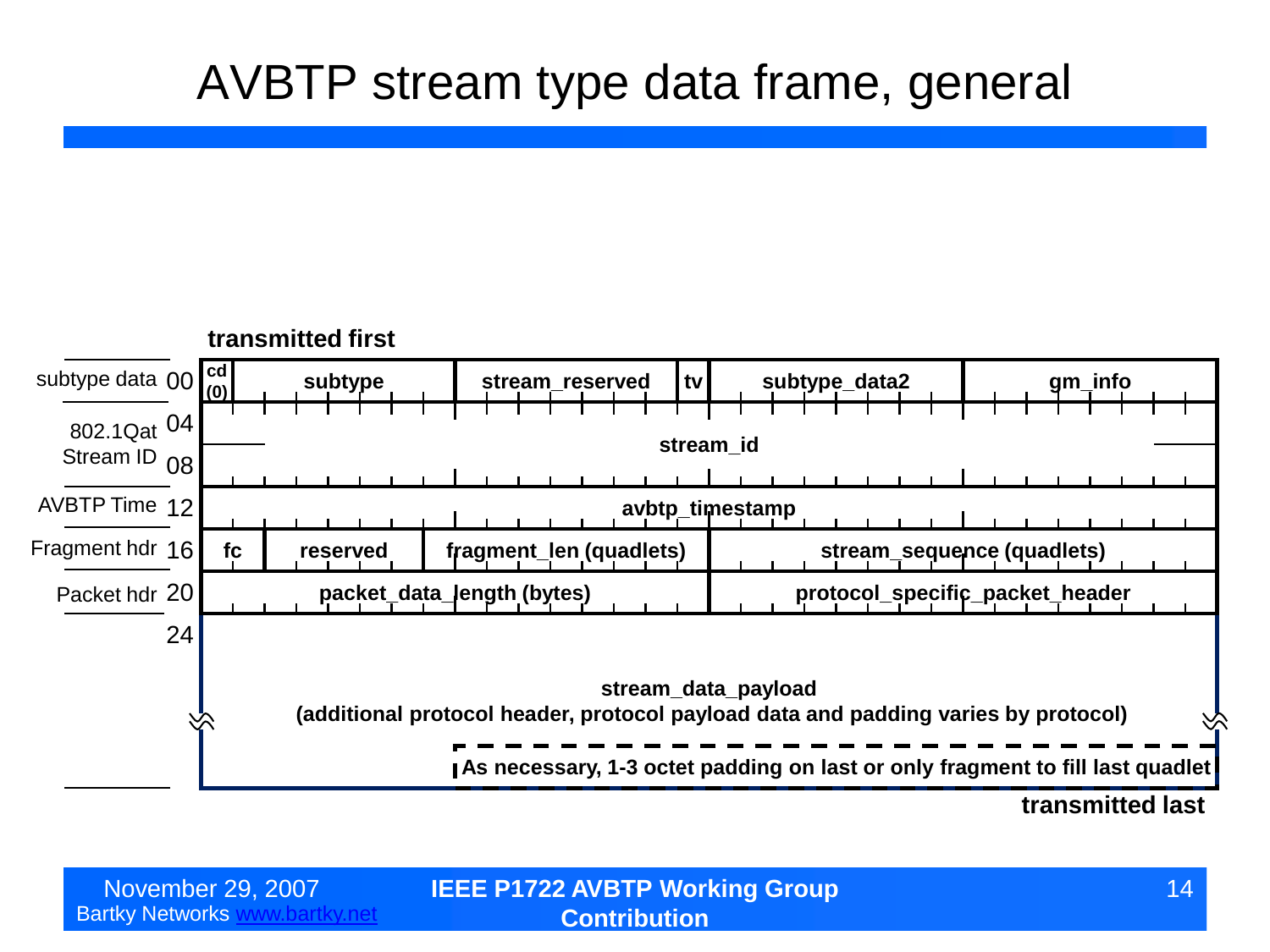#### Fragmentation, sequence, length stream fields

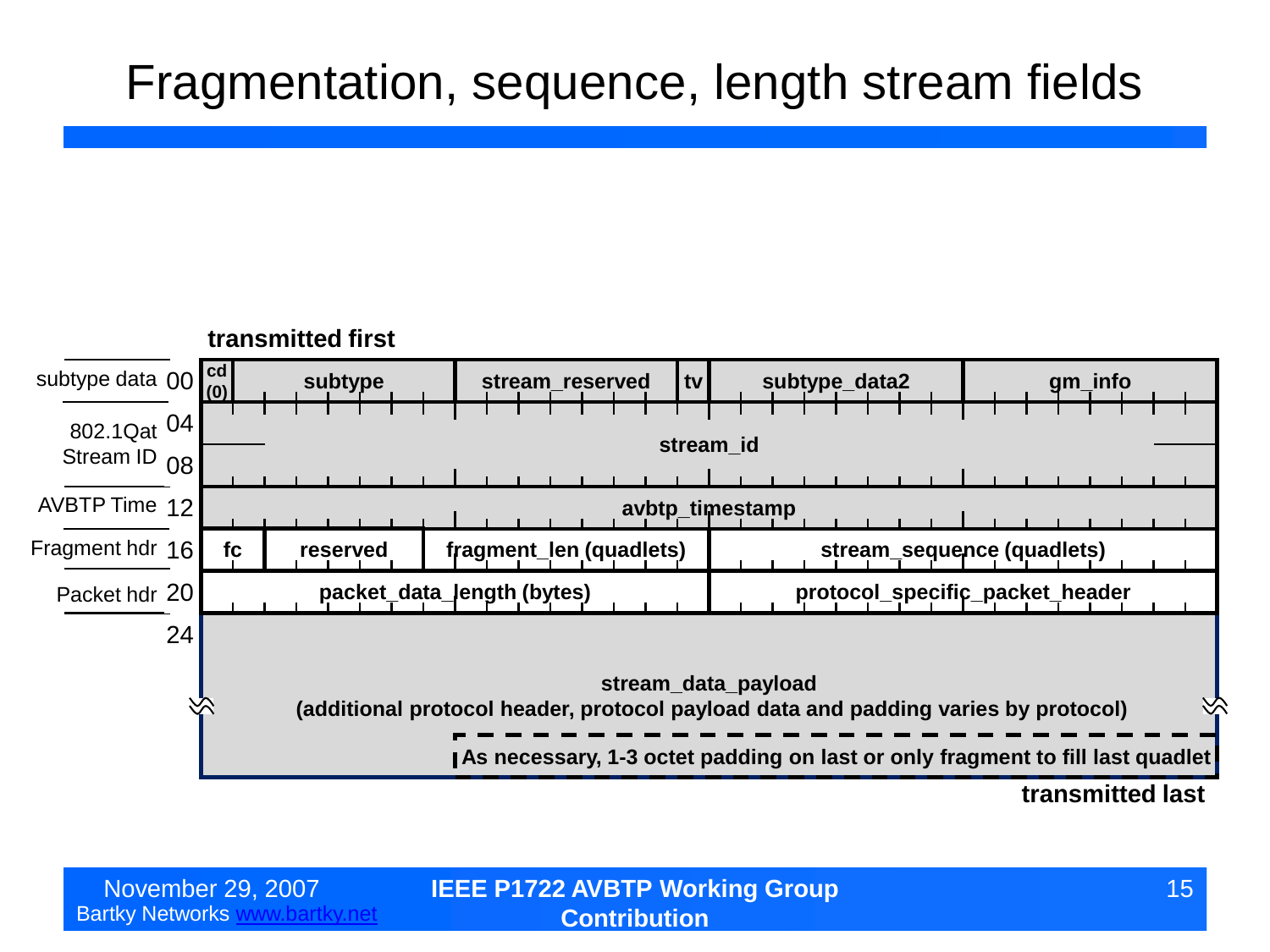### Draft AVBTP Subtype 0, 61883/IIDC data packet



**transmitted last**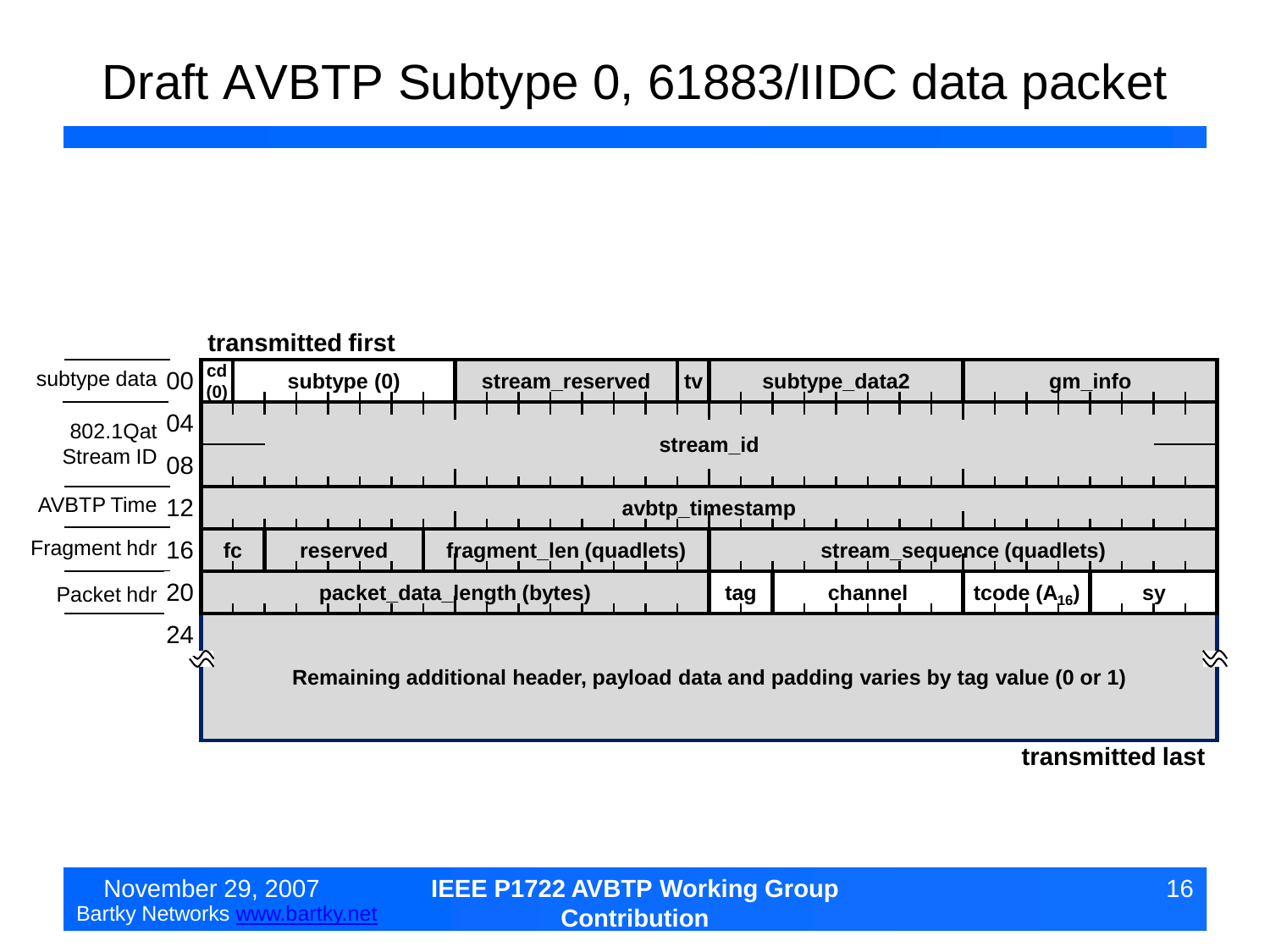#### Draft AVBTP IIDC Stream Data packet



**transmitted last**

**\*Note: Current standard for IIDC restricts channel ID to 0-15**

**Bartky Networks [www.bartky.net](http://www.bartky.net/) IEEE P1722 AVBTP Working Group**  November 29, 2007 17 **Contribution**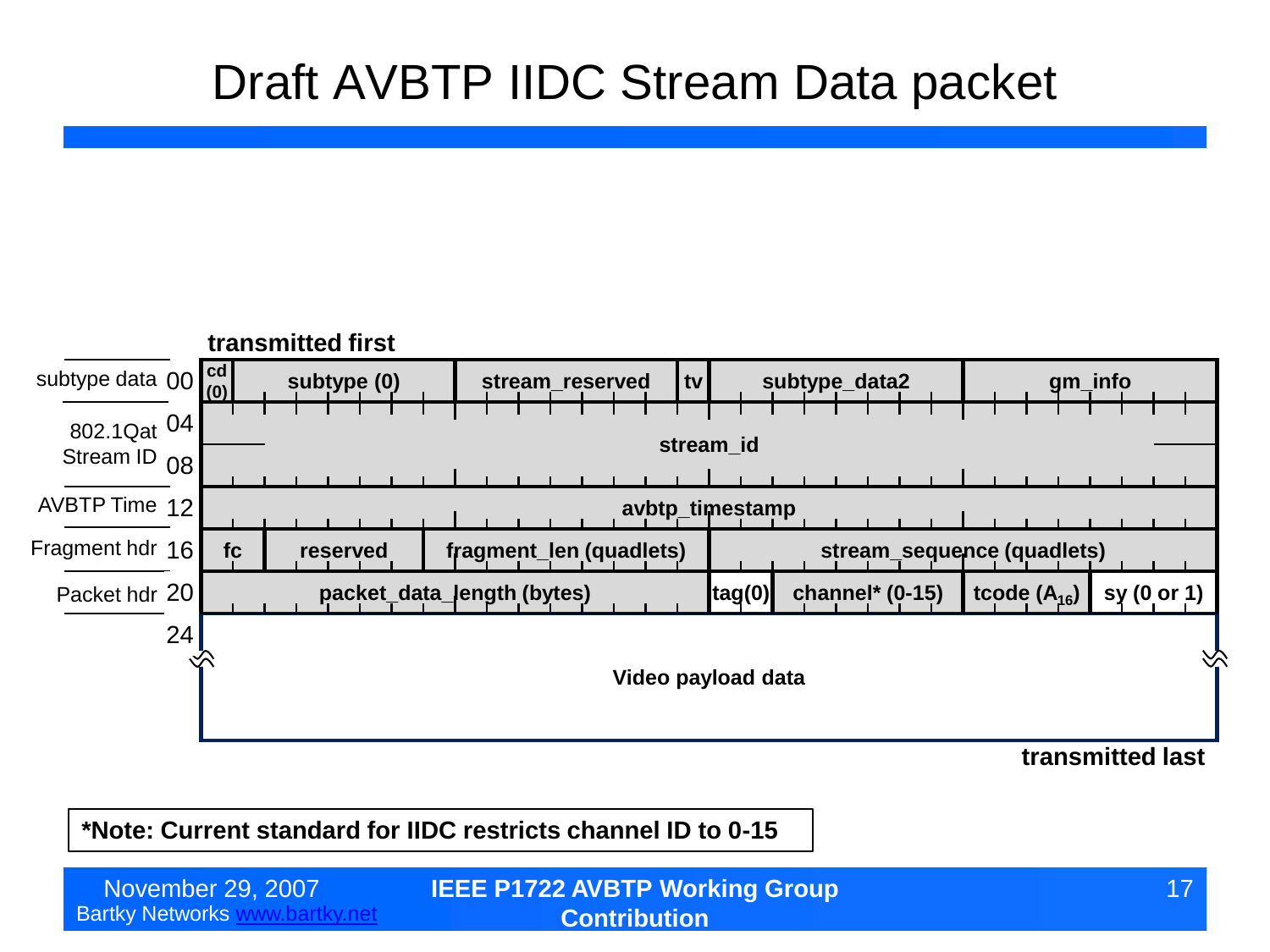### Draft AVBTP CIP Stream Data packet, SPH(0)



**transmitted last**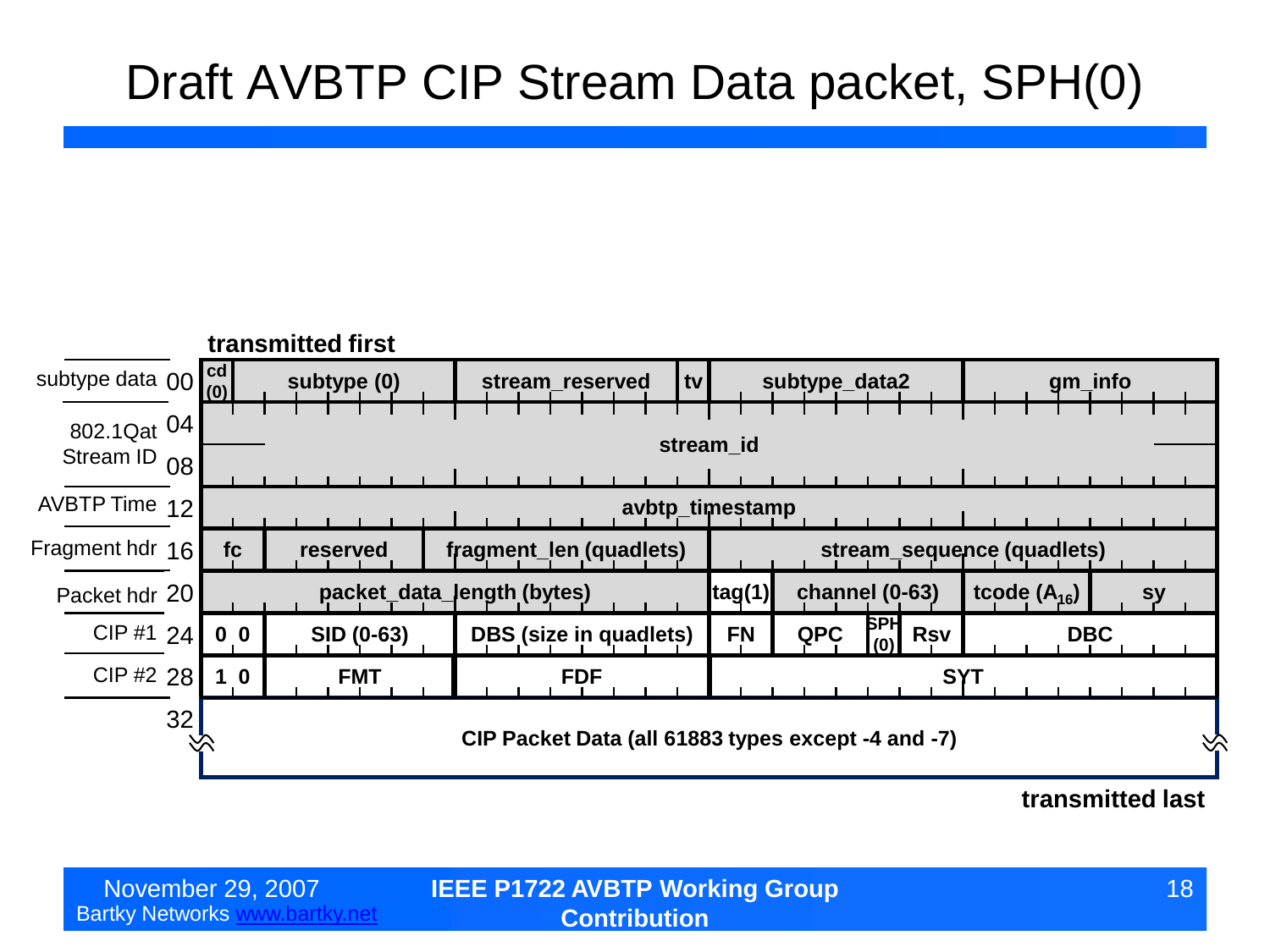### Draft AVBTP CIP Stream Data packet, SPH(1)



**IEEE P1722 AVBTP Working Group**  November 29, 2007 19 **Contribution**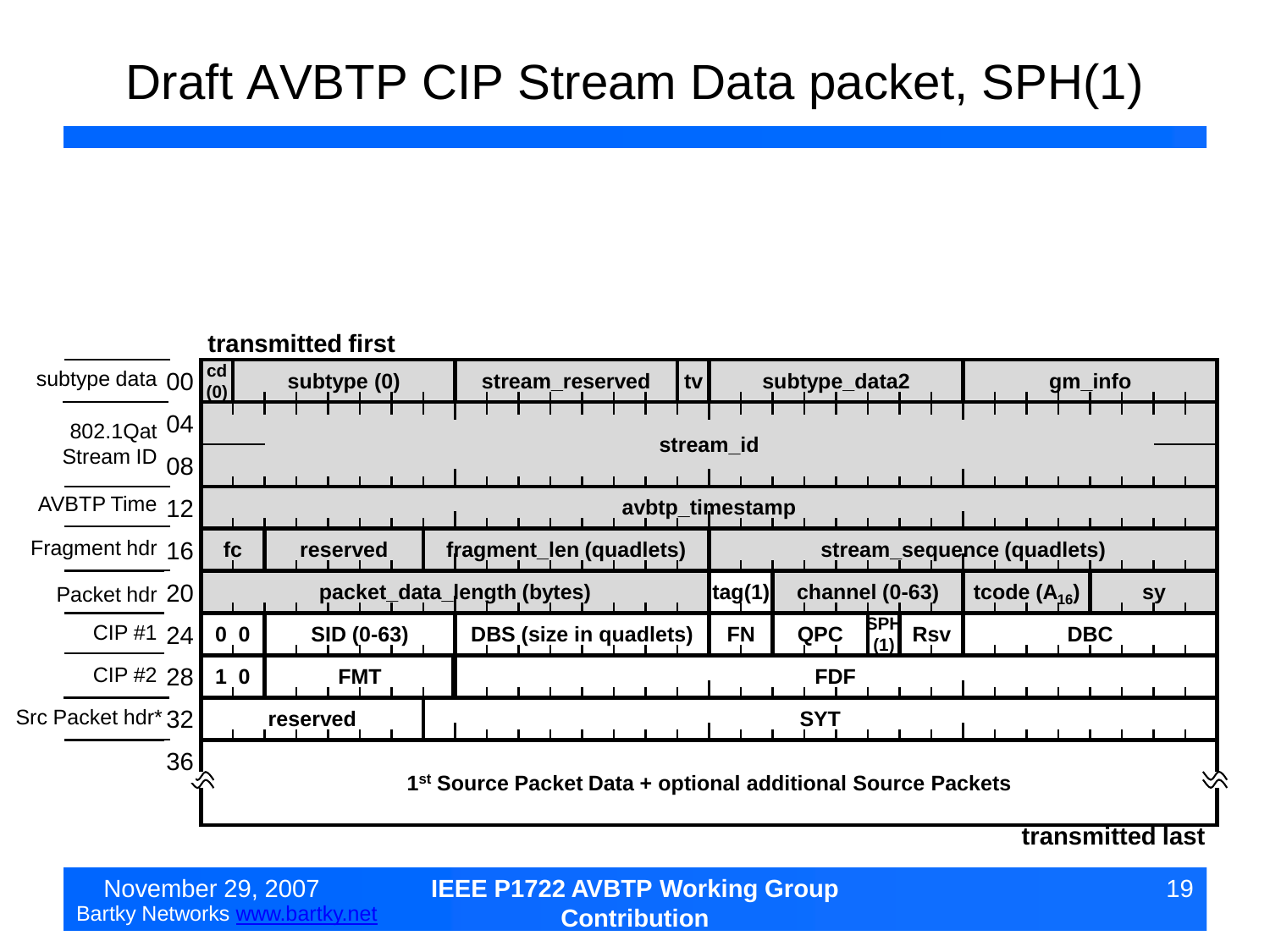#### Command Transport Protocol (CTP) frame



**transmitted last**

Bartky Networks [www.bartky.net](http://www.bartky.net/)

**IEEE P1722 AVBTP Working Group**  November 29, 2007 20 **Contribution**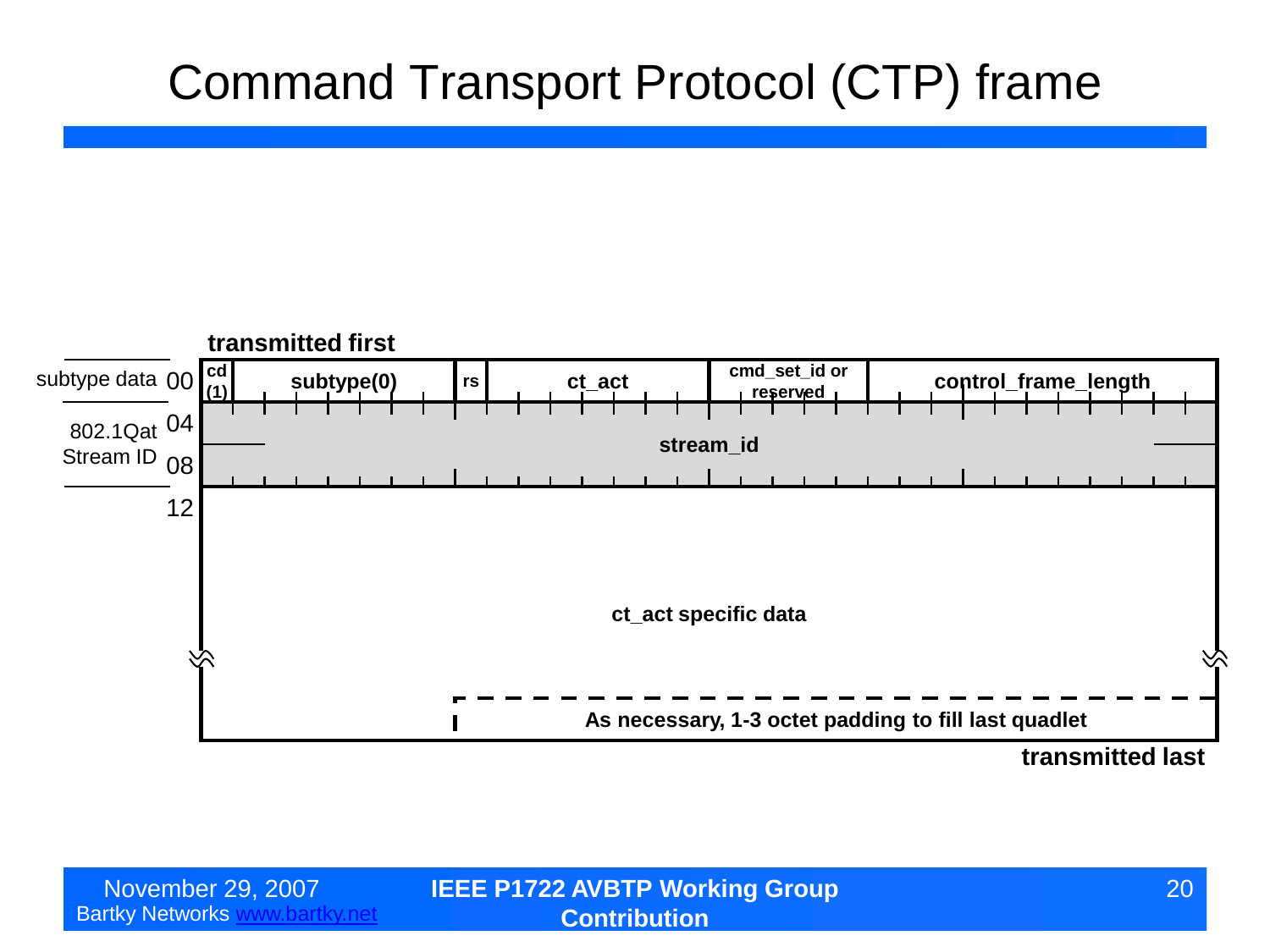### Login (CTP) frames

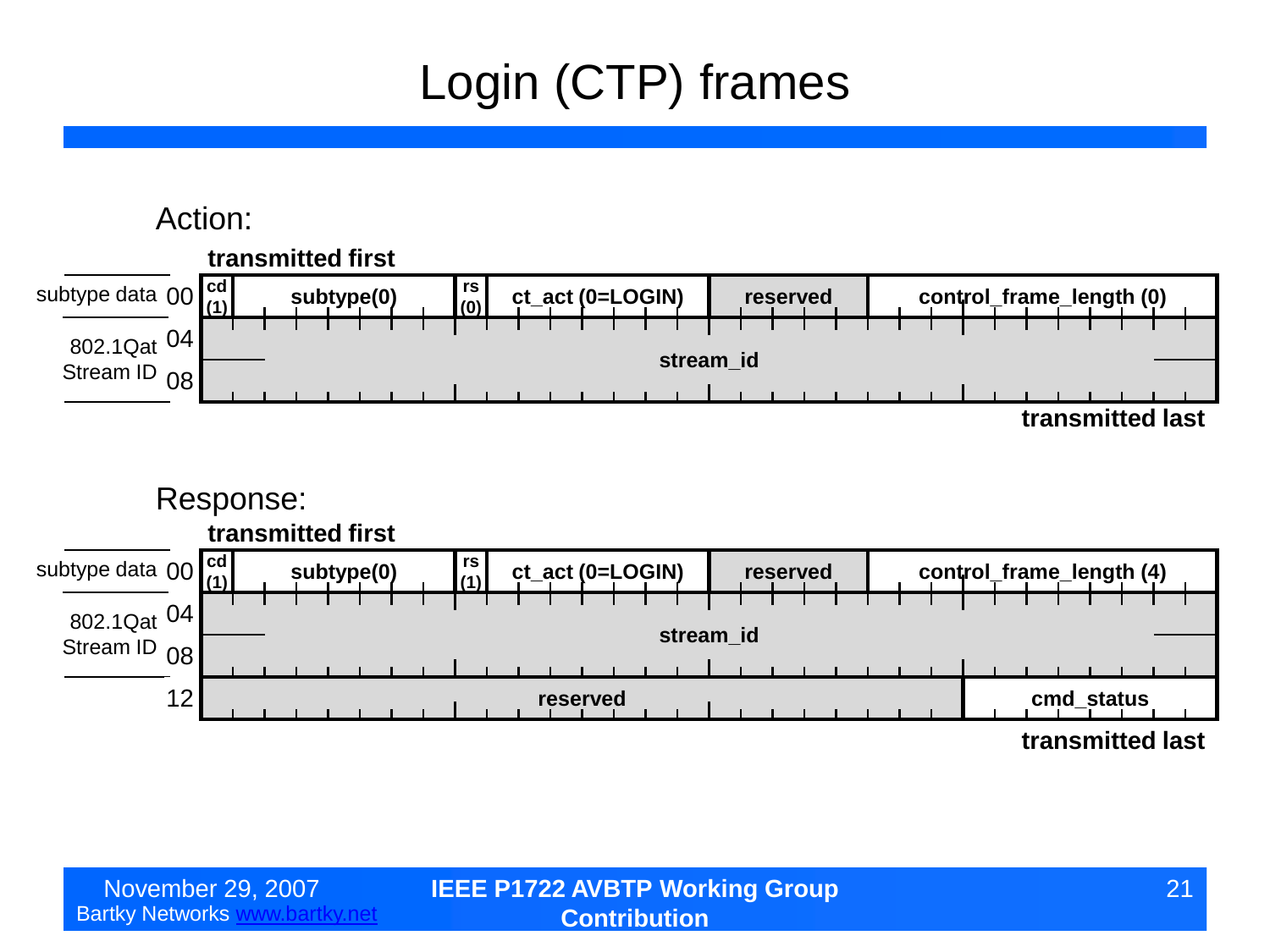### Logout (CTP) frames

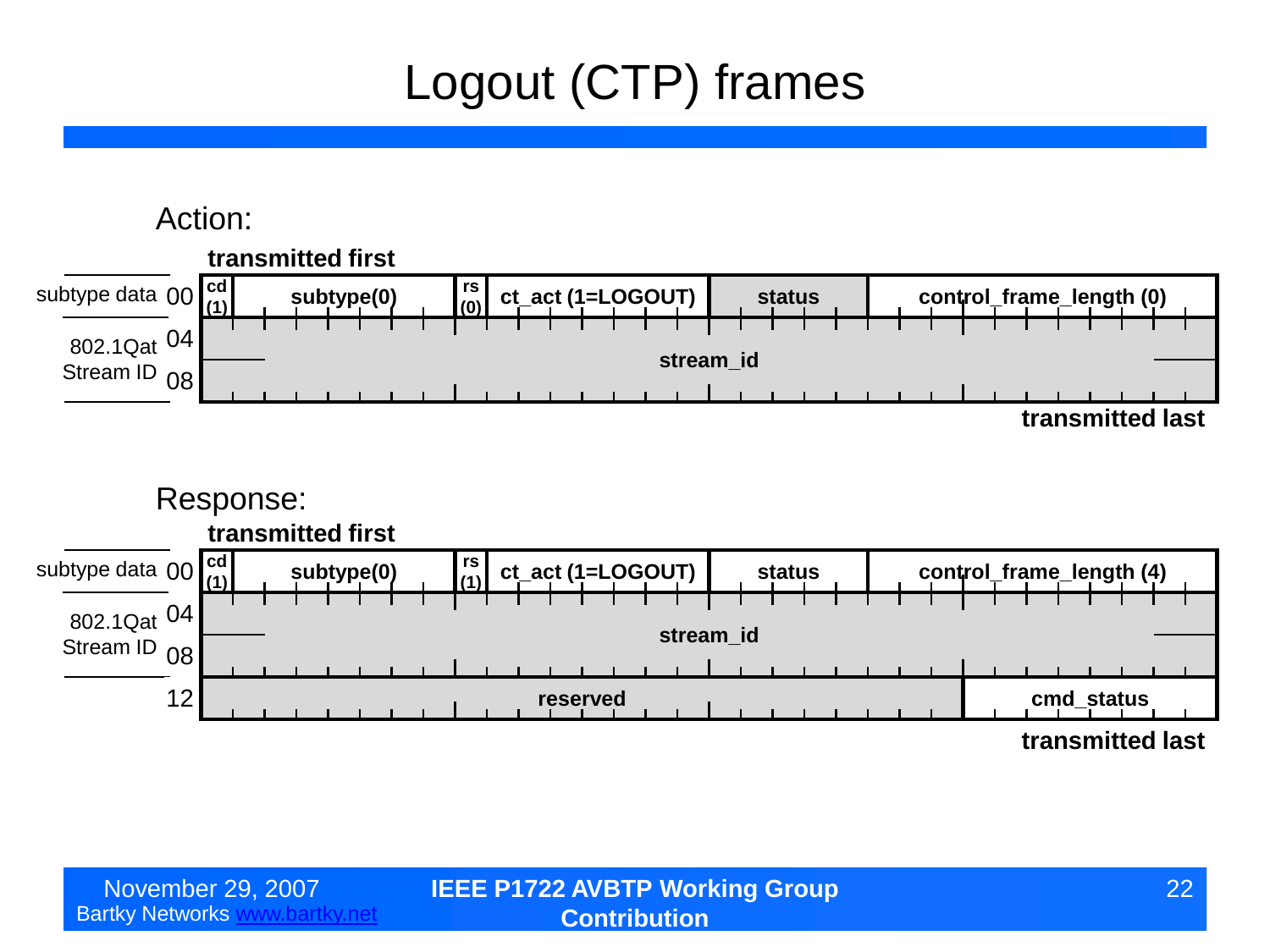#### Sequence Number Reset (CTP) frames

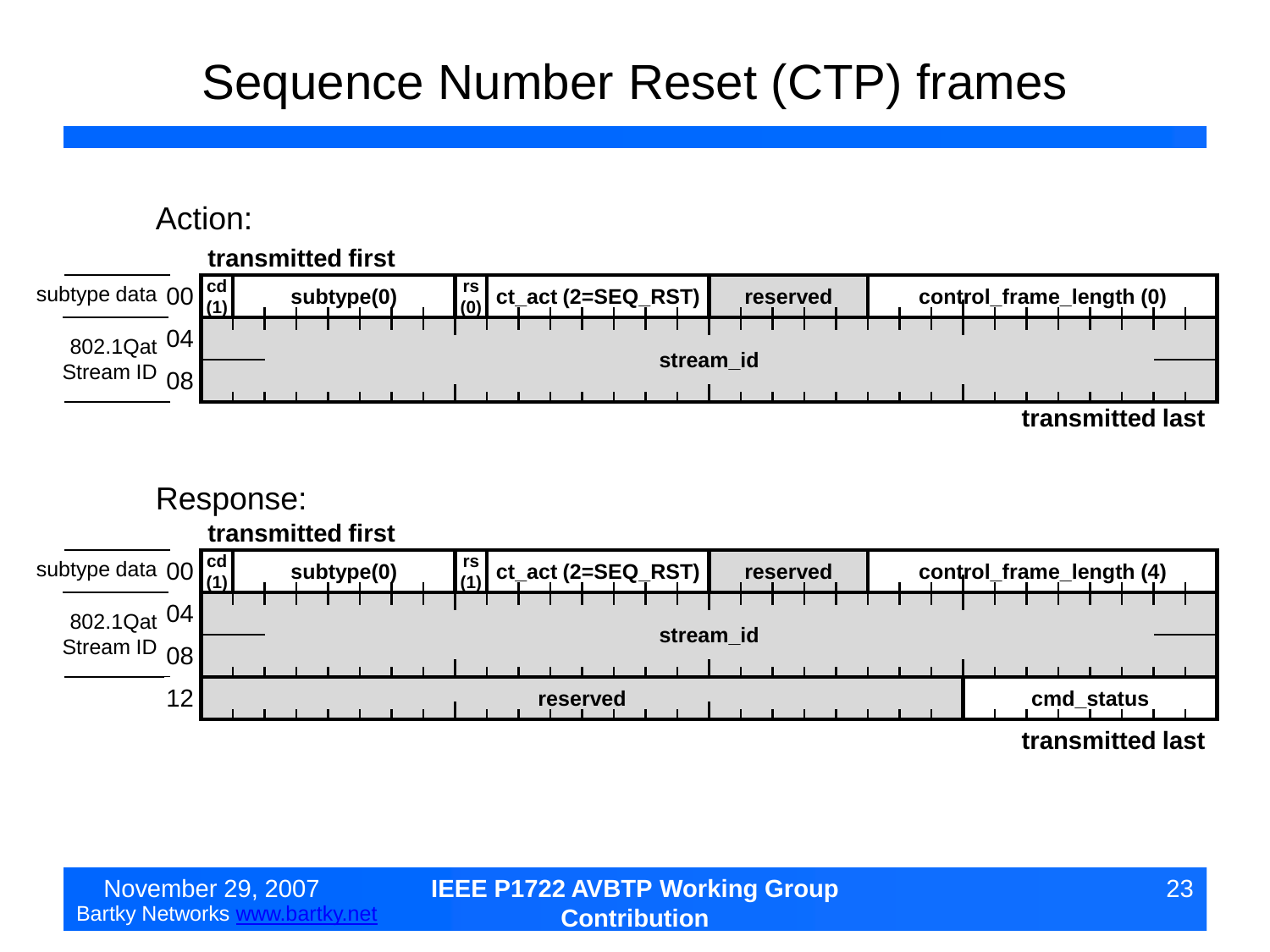### Execute Action (CTP) frames

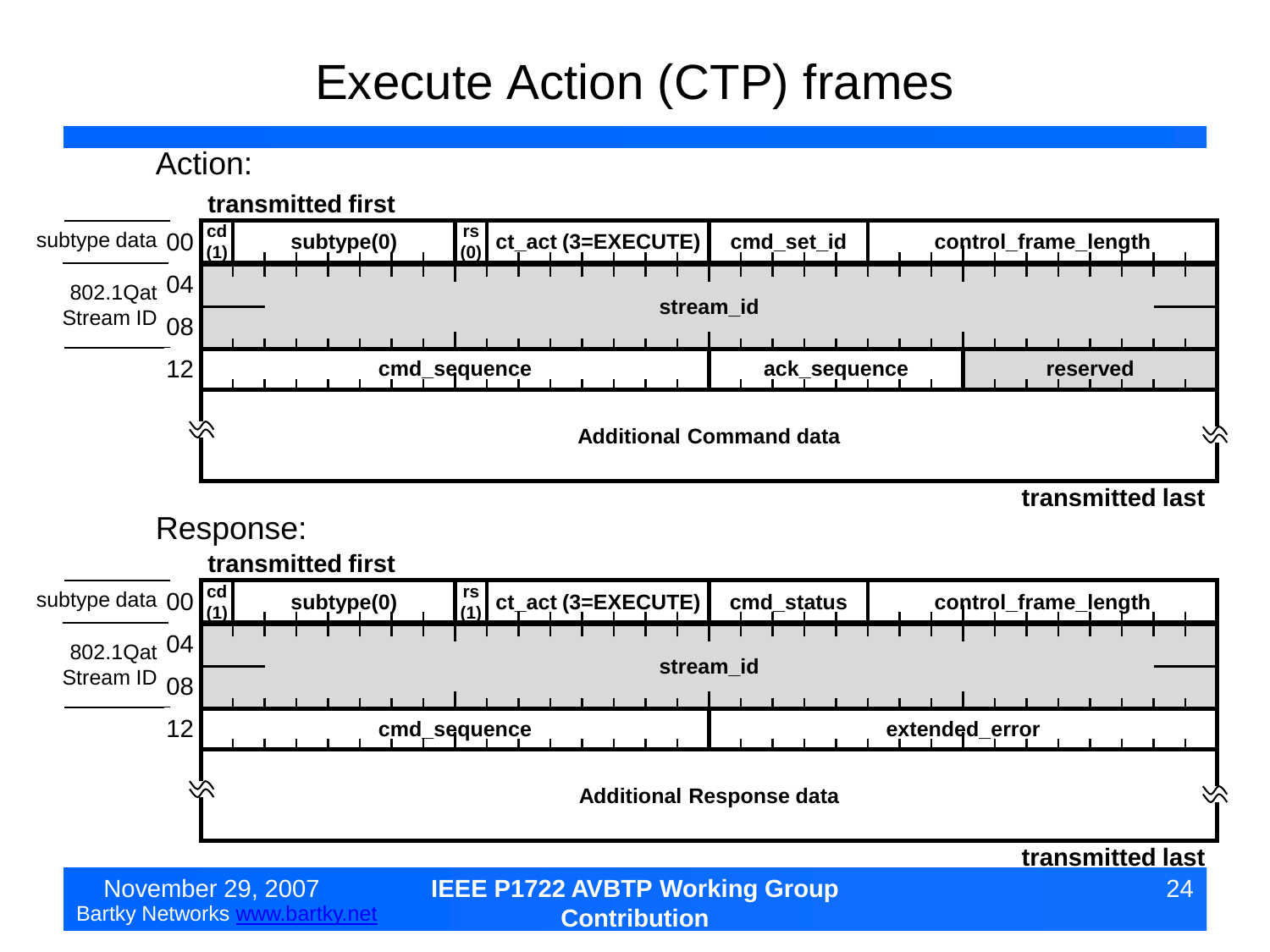#### AVBTP Proprietary/Experimental Stream Data format



**transmitted last**

**Contribution**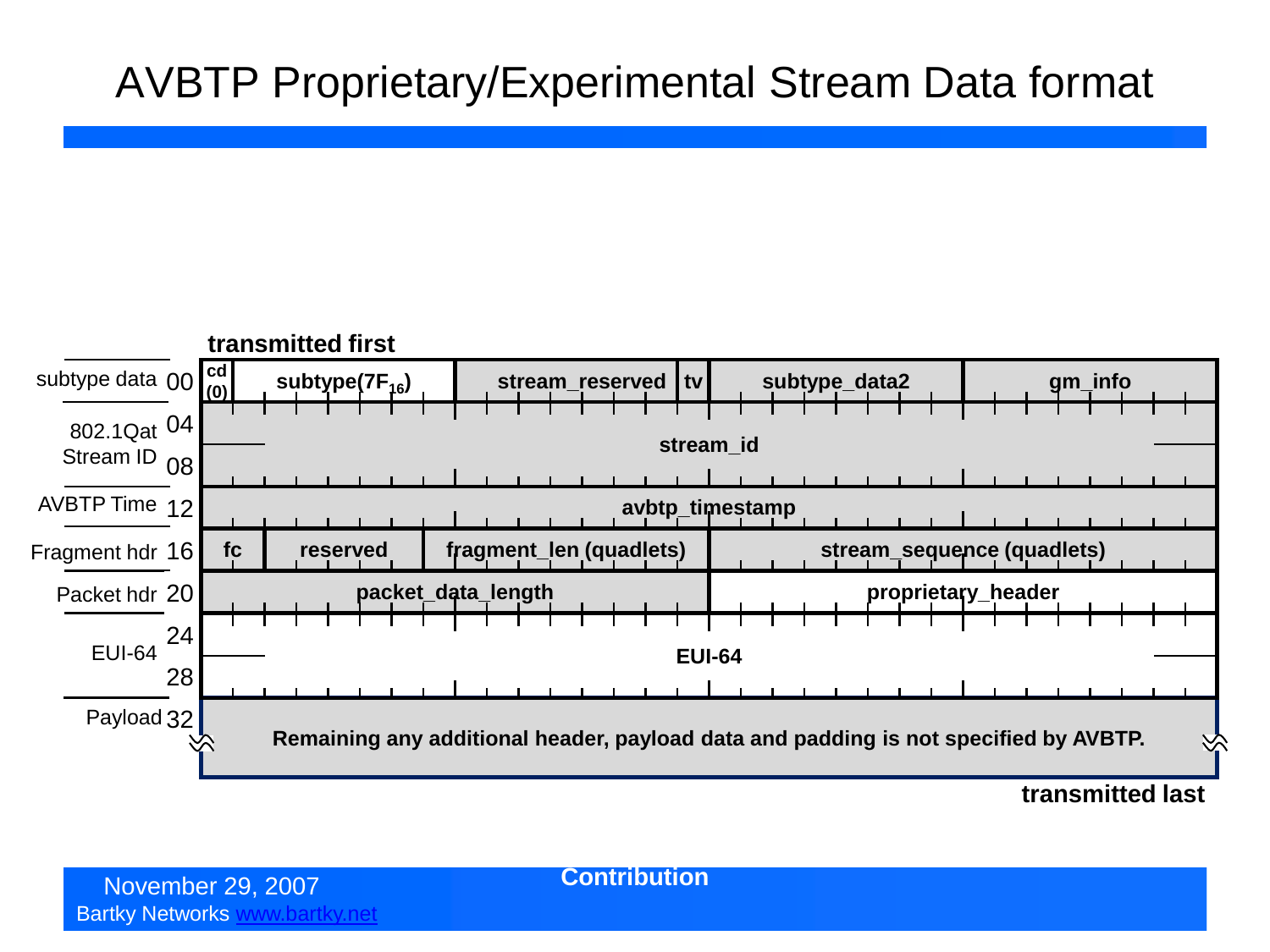#### AVBTP Proprietary/Experimental control format



**IEEE P1722 AVBTP Working Group**  November 29, 2007 26 **Contribution**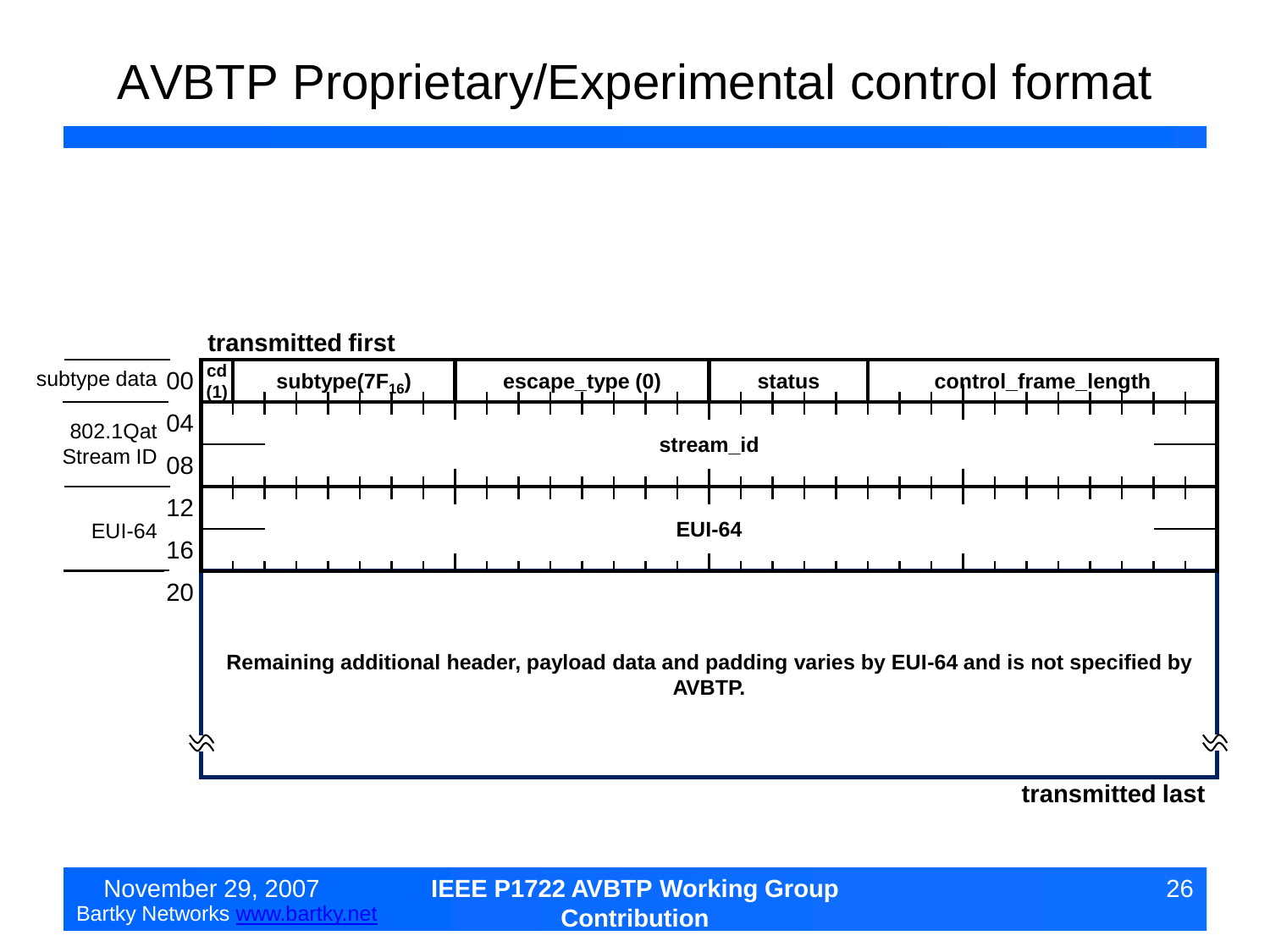#### Cross Timestamp (XTS) frame



**transmitted last**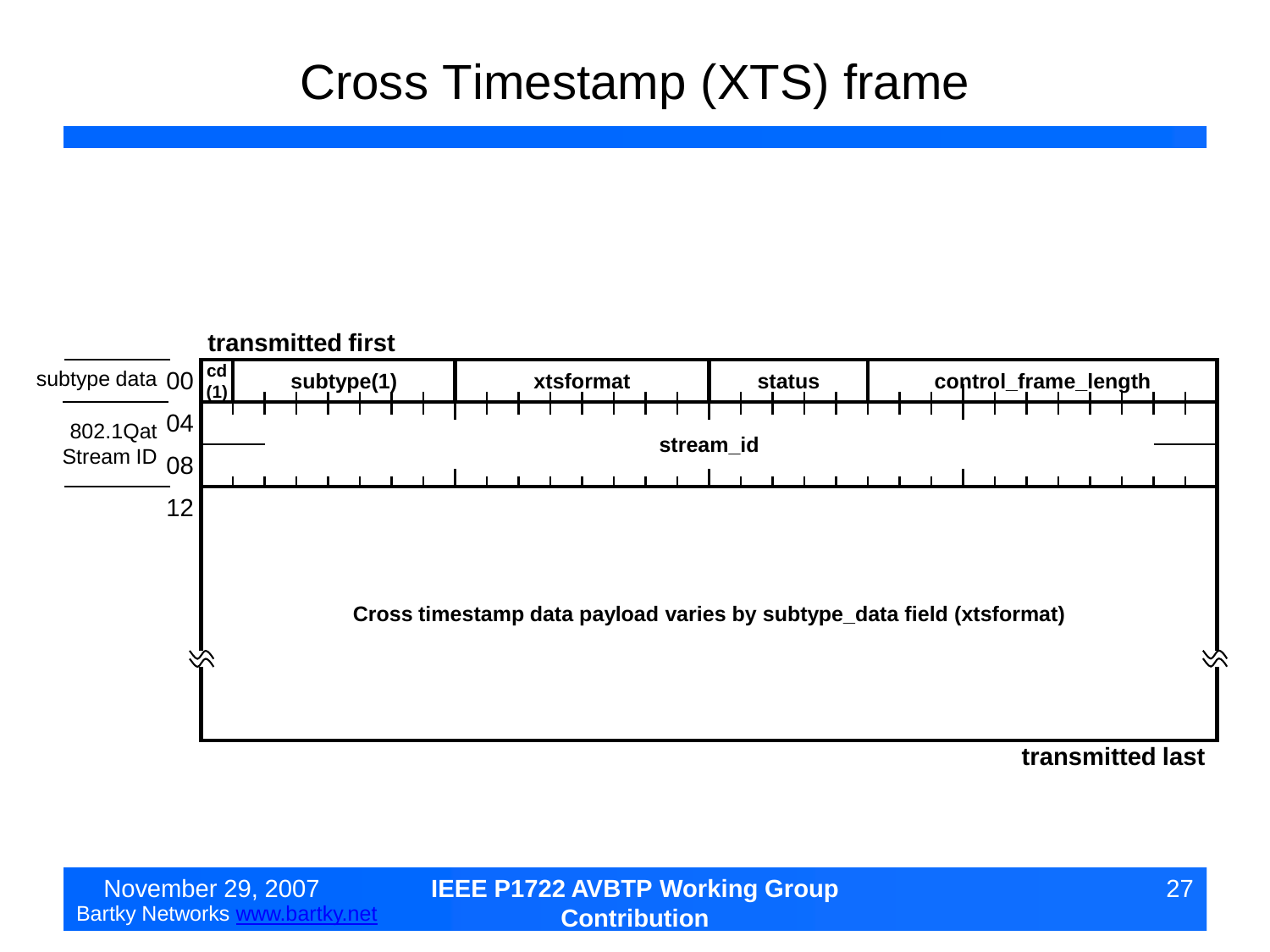### Full SYT format XTS frame

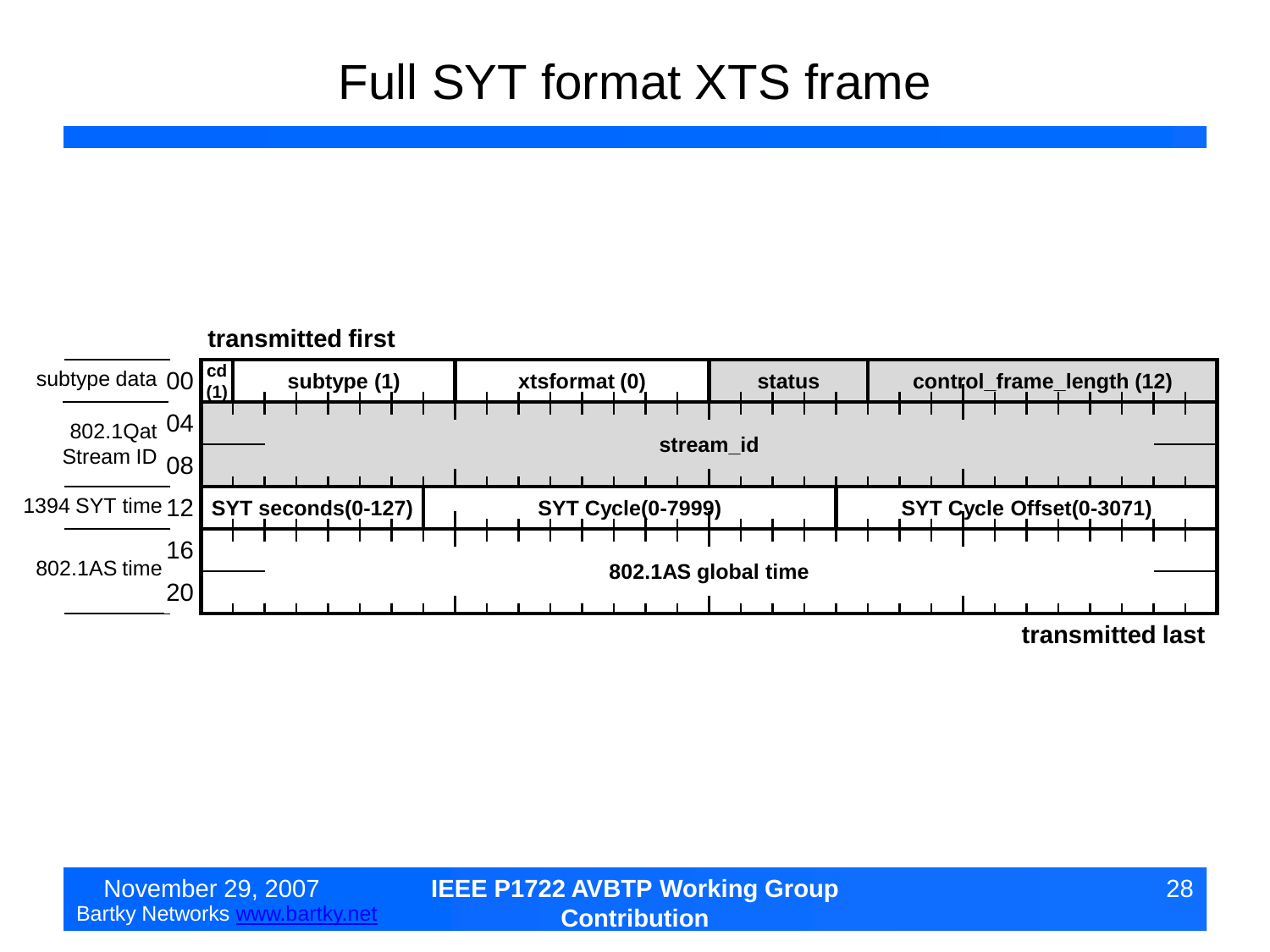#### Update SYT format XTS frame

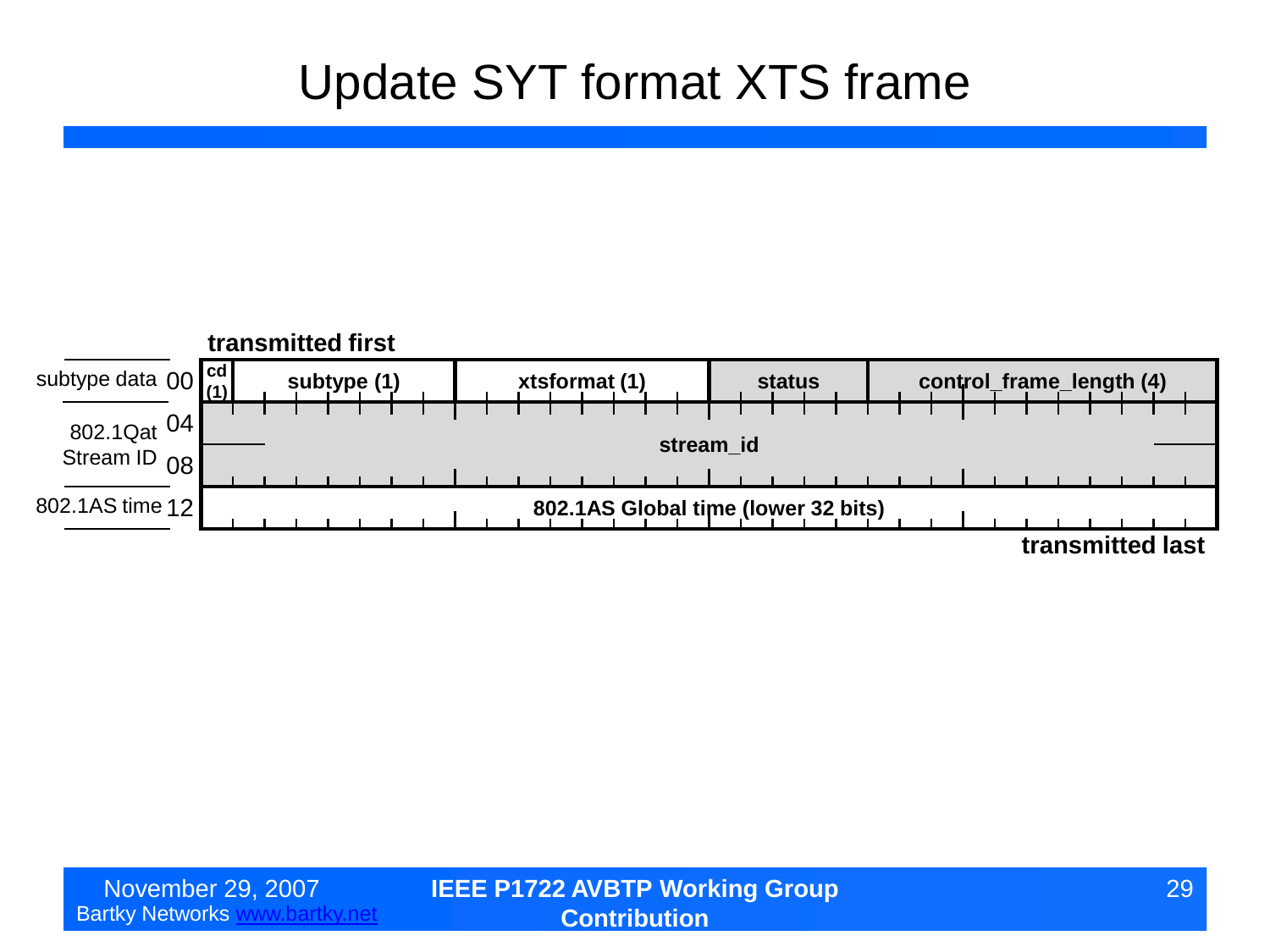#### Generic format XTS frame

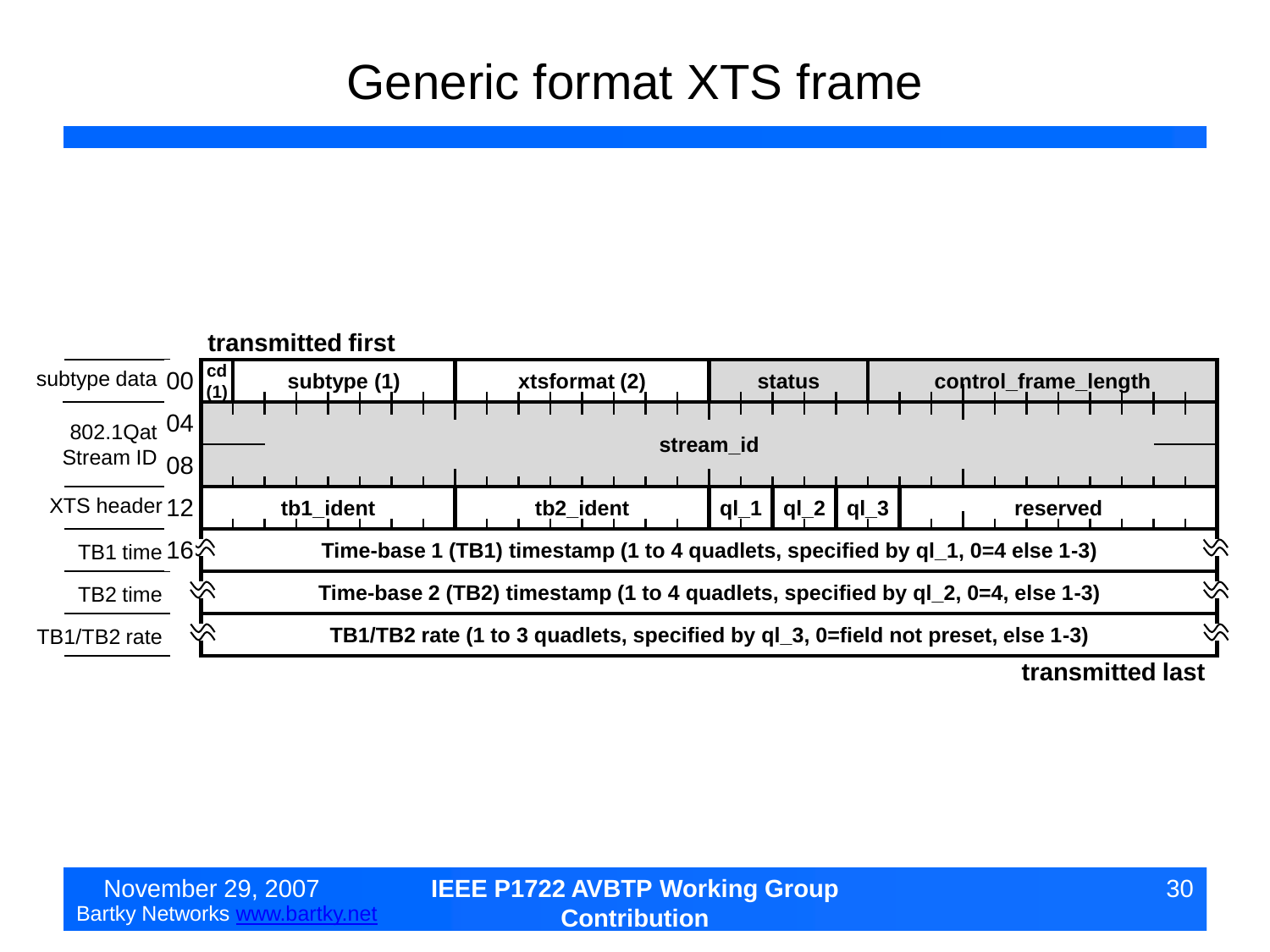### Backup and misc.

### Editor's placeholder for misc. other data, diagrams, etc.

**November 29, 2007 IEEE P1722 AVBTP Working Group Contribution**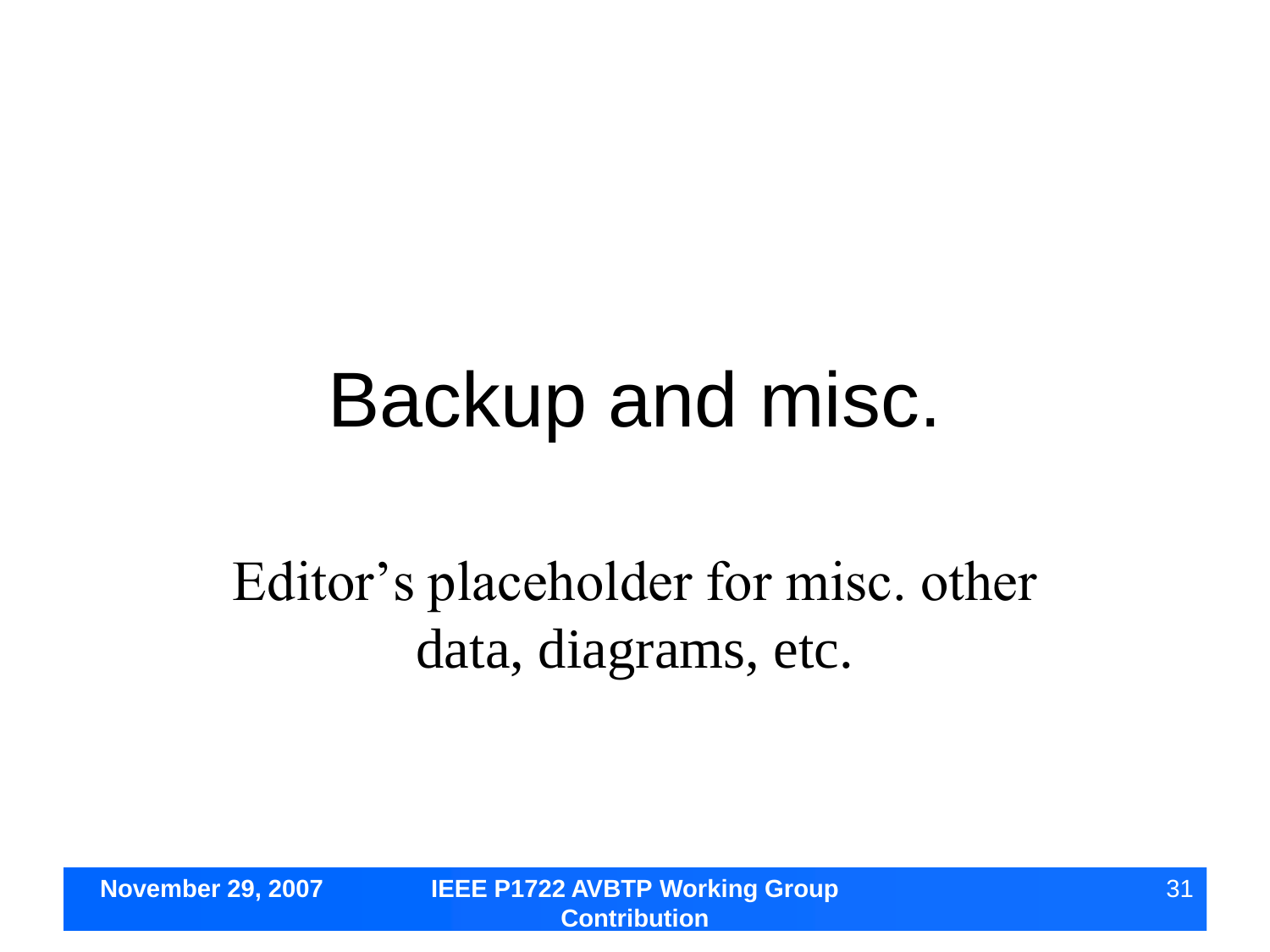#### **transmitted first** ┱ ┱ **example\_octlet\_8\_byte\_field transmitted last**

#### **transmitted first**

**example\_4\_byte\_quadlet\_field transmitted last**